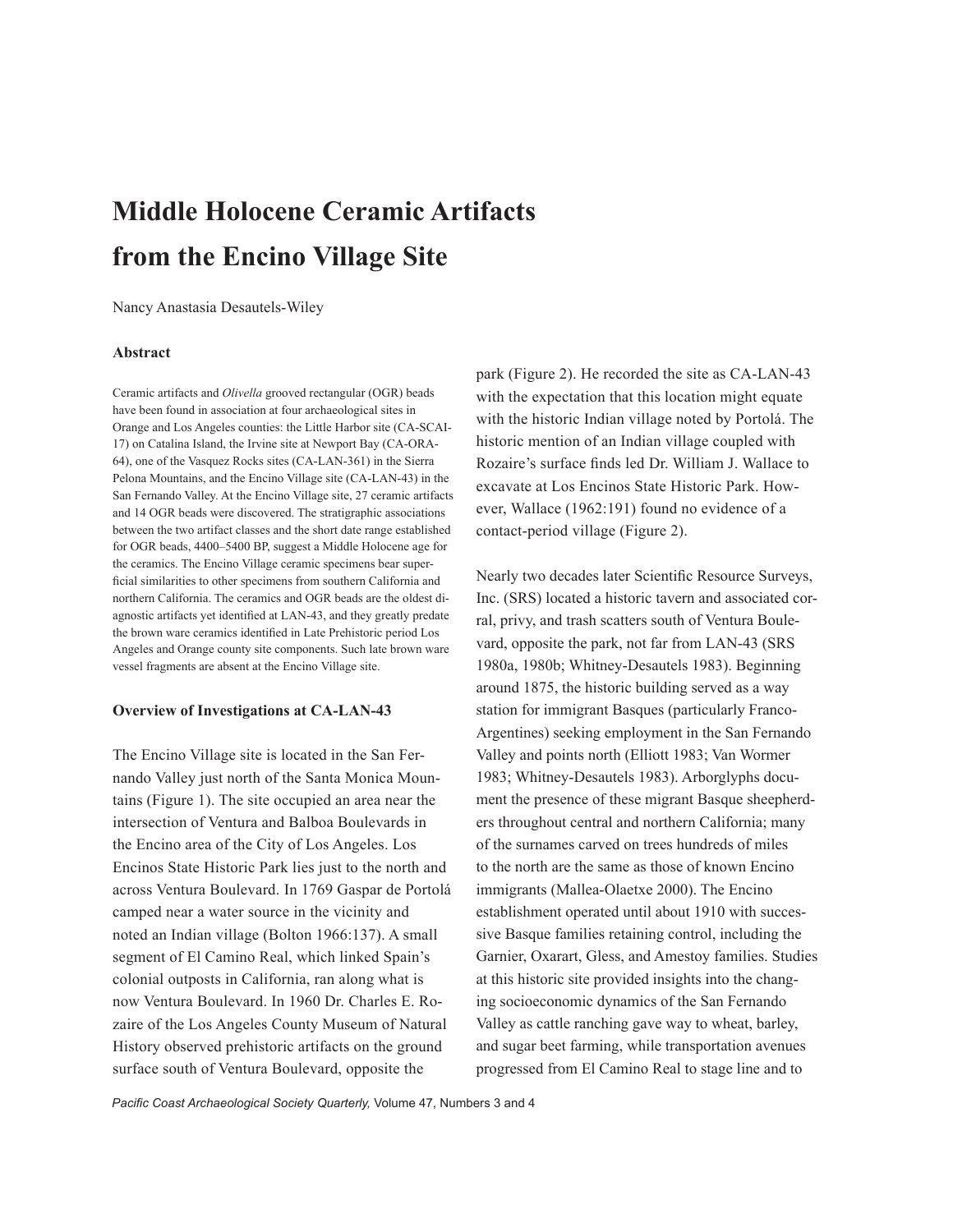

Figure 1. Location of the Encino Village site, CA-LAN-43, in relation to natural features. Map by Rusty van Rossmann.

railroad services, the latter including a spur line to the Amestoy ranch (Whitney-Desautels 1983).

In 1983 SRS continued investigations west of the tavern, proceeding with backhoe trenches in order to penetrate 1.5 m of recent, imported fill. The trenching was intended to identify the historic Basque cultural deposits and to search for any evidence of the prehistoric site recorded by Rozaire. A surface survey conducted prior to the SRS investigations failed to find any indications of the prehistoric site. All SRS archaeological work was in compliance with environmental mitigation requirements preparatory to construction grading.

Surprisingly, SRS trenches provided evidence of a deeply buried prehistoric deposit containing village residue as well as human and animal burials and cremations (Mason 1986).<sup>1</sup> Geoarchaeological investigations, including geophysical surveys (Whitney-Desautels 1986a and 1986b) and sedimentology research (Sundberg 1985), indicated that an ancient watercourse strongly influenced human settlement in that region. A stream ran under what is now Ventura Boulevard and surrounded the archaeological site on three sides, rendering the prehistoric deposit "peninsular" in shape. This watercourse separated the southern and western LAN-43 prehistoric area from the historic Basque cultural deposits to the east and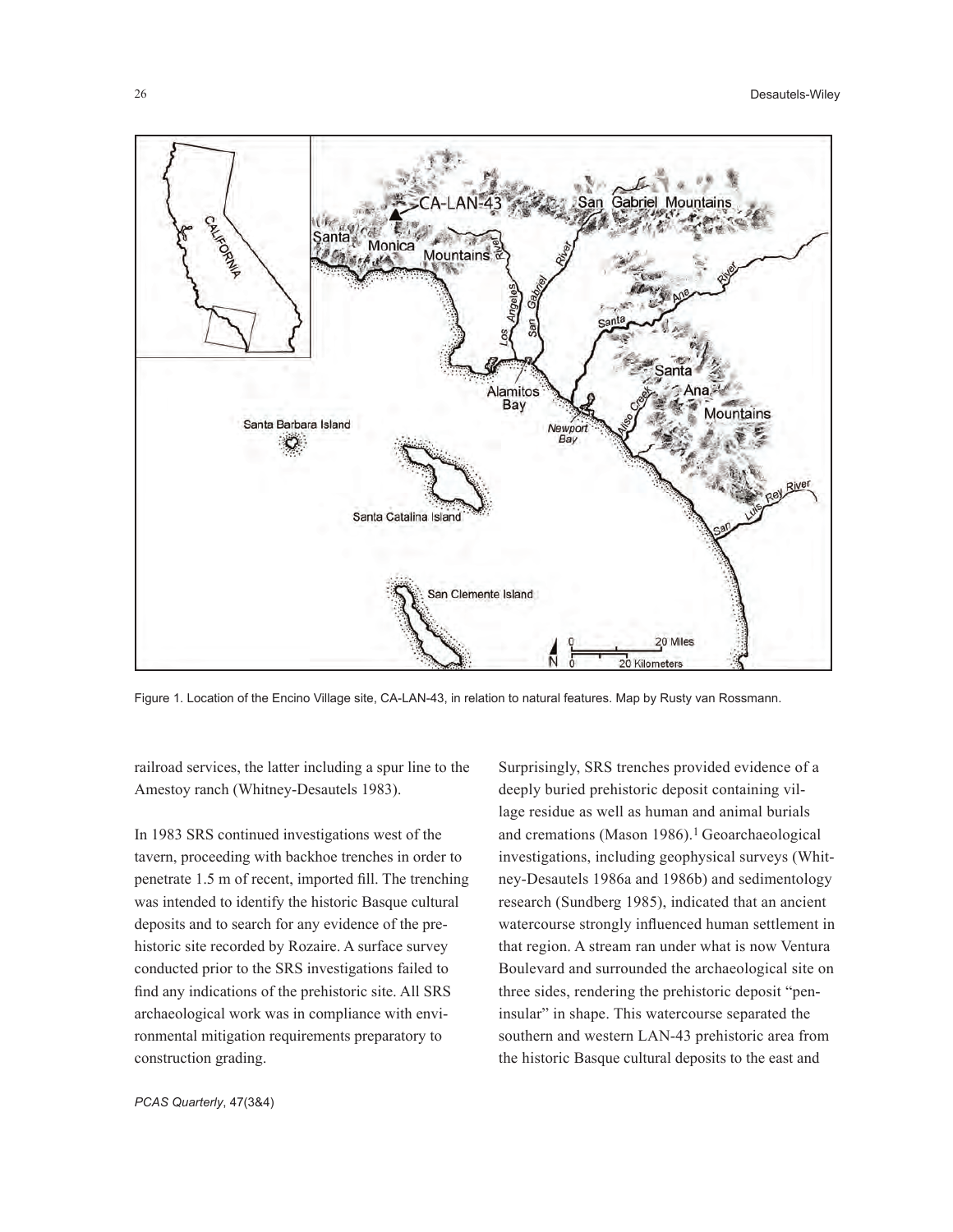

Figure 2. The surviving remnants of CA-LAN-43, the Encino Village site, as revealed by the Scientific Resources Surveys excavations south of Ventura Boulevard in the San Fernando Valley, Los Angeles County. Los Encinos State Historic Park lies across the street to the north. Map by Ryan Taft.

also from Los Encinos State Historic Park to the north (Figure 2).

A seven-month excavation program at the Encino Village site began in mid-1984 and ran until early 1985. This fieldwork included the systematic excavation of 70 2 m square units, each arbitrarily located within a 4 m grid pattern, plus another 95 units of varying sizes  $(1 \times 1 \text{ m}, 1 \times 2 \text{ m}, 2 \times 2 \text{ m})$  specifically located for feature exposure. In aggregate, the excavations provided an 11.2 percent sample of the 4,480 m2 of the known prehistoric site area slated for construction. This total included only half of the concentrated site area and all the peripheral non-site areas. An additional 1,796 m2 (the second half of the concentrated site area) on the east end of the parcel was set aside for preservation, and therefore it remains available for future study (Whitney-Desautels 1986a).

The LAN-43 ceramic artifact collection was transferred to Franklin Fenenga for research and publication in the early 1990s and was in his care at the time of his death. Professor Fenenga, who had a lifelong interest in prehistoric California ceramic artifacts, was a peer reviewer for SRS throughout its work on the Encino Village site. Fenenga (1977) had published an account of Marin County clay figurines and also consulted with Dr. Christopher Drover on Orange County Middle Holocene figurines over a 20-year period (1971–1991) before working with the Encino Village ceramic artifacts. Fenenga consulted with Robert S. Brown (2012a, 2012b) on the LAN-43 ceramic artifact collection. The present note on the ceramic artifacts from the Encino Village site is presented in lieu of the summary Franklin Fenenga was preparing at the time of his death.

#### **Encino Village Site Chronology**

Bone from animal burials at the Encino Village was dated. These specimens fell within a short period of time, AD 1065–1440, or 510 to 885 BP (Langenwalter 1986; Taylor et al. 1986). The human burials were partially contemporaneous with the animal burials yet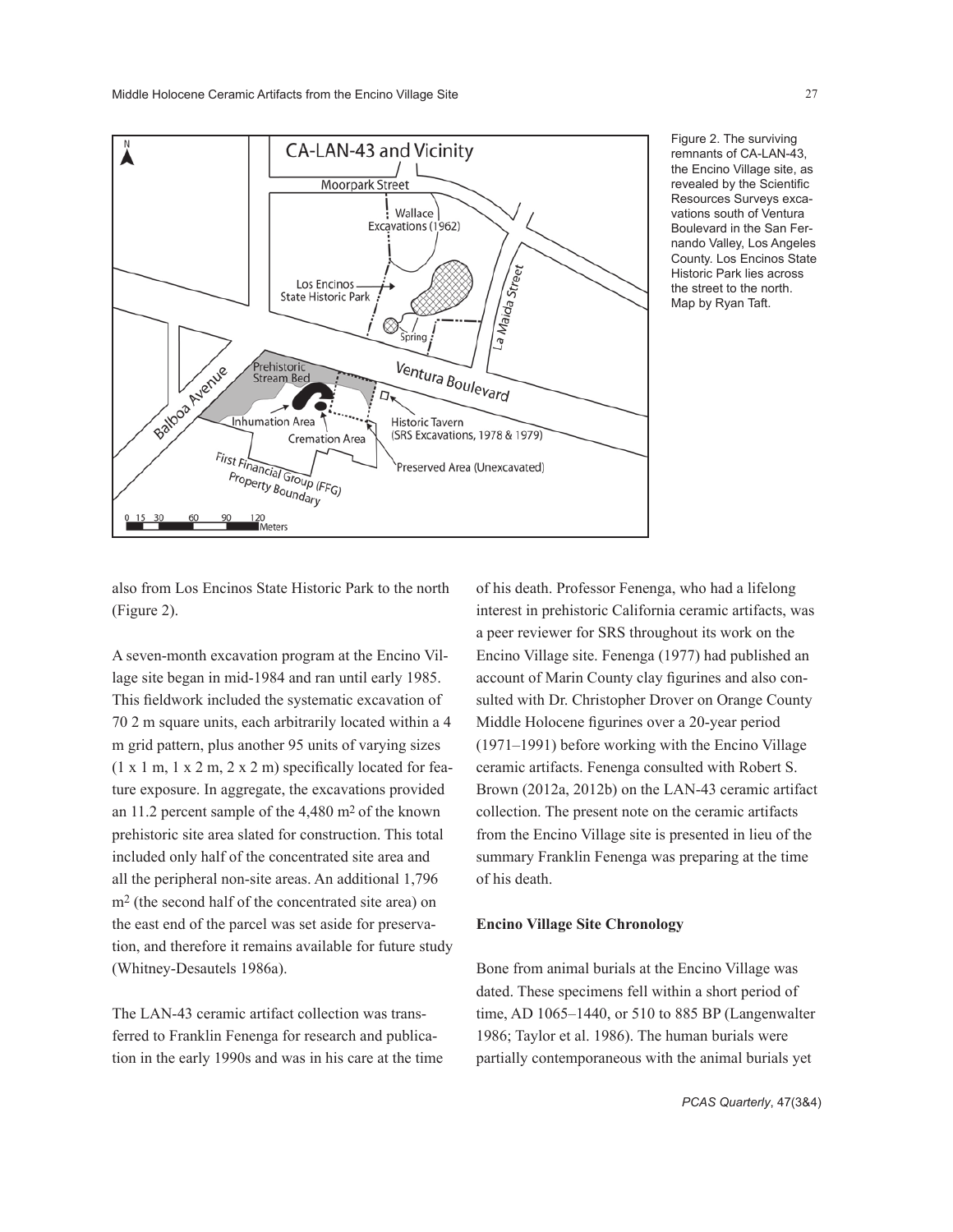have a greater date range, extending to 1170 BP. In addition, 30 shell samples from successive levels below extensive fill deposits at two units were dated. The 30 radiometric dates indicate that site habitation was continuous from about 500 to 2000 BP, with considerable lateral variation across the site (i.e., Unit 8: 485–1360 BP; Unit 20: 1000–2000 BP).

There are, however, serious problems with the sequential dating, particularly in Unit 20 where reverse stratigraphy (through interpretation of the dates) is evident in the lower half of the profile and in Units 8 and 20, both of which had modern dates at the top and bottom of the sequence. This problem may be the result of bioturbation, for the upper and lower sediments contained modern rodent burrows with seeds and modern nesting materials as deep as the 200 cm level:

This may reflect the condition of the burrowing at the site in which animals would move down into the deposit until they encountered the unyielding basement Modelo Formation at which point they would dig laterally in the deposits (P. Langenwalter, personal communication) [Taylor et al. 1986:46].

One shell-based radiocarbon date from Feature 92 (Unit 143, 0–20 cm) produced a conventional date of  $4570 \pm 80$  BP. This date corresponds with earlier materials found on the site, for example, two cogged stone artifacts in the lowest levels, which were not dated by samples from the unit profiles. This date indicated at least sporadic site use during the Middle Holocene. One additional radiocarbon date is now available from the Encino Village site. Vellanoweth (2001:945) submitted an OGR bead from a lower level, resulting in a calibrated radiocarbon midpoint of 4990 BP (Beta-115551). In his study, eight OGR beads were obtained from sites in southern California, Nevada, and Oregon and subjected to the accelerator mass spectrometry (AMS) dating procedure. The eight dates cluster within roughly a one thousand

year period, from 4400 to 5400 BP; the Encino bead falls near the midpoint. For half of the sites described by Vellanoweth, the OGR beads represent the oldest components from several early sites, including CA-ORA-85, LAN-43, CA-SBA-119, and the DJ Ranch, Oregon. This suggests possibly that the people making the OGR beads were the first to leave tangible evidence of occupation at these sites and/or that the beads were heirlooms.

# **CA-LAN-43 Ceramic Artifacts**

The Encino Village ceramic artifact collection is illustrated in Figures 3–5 and inventoried in Table 1. Stratigraphic placements and general descriptions of each specimen are provided in Table 1. The collection can be described as "shaped ceramics," as each artifact was intentionally made, yet no specimen represents a potsherd. Few of the LAN-43 ceramic artifacts are hard-fired; most are low-fired, or "baked." Most of the examples are not anthropomorphic, although this identification is appropriate for at least two and probably three specimens. One specimen (Figure 4d) likely represents a phallus (see also cover art). Two anthropomorphic specimens clearly represent females (Figures 4i, j; see also cover art).

Some specimens are tapered, and many have a curved profile. Several retain evidence of manufacture through rolling (see Schumacher 1880; also Shepard 1957). Some are comparatively plain, while others are embellished using incision, impression (including punctation), or modeling (including the use of appliqué).

Under 10x magnification, the paste of the Encino Village ceramics appears relatively homogeneous. Occasional rounded or subangular fragments of quartz and feldspar temper are noted; however, most temper appears as sand of medium to fine texture. All the ceramic artifacts are fairly uniform in color and fall within the same general Munsell Hue of 10YR, differing only slightly in relation to their values and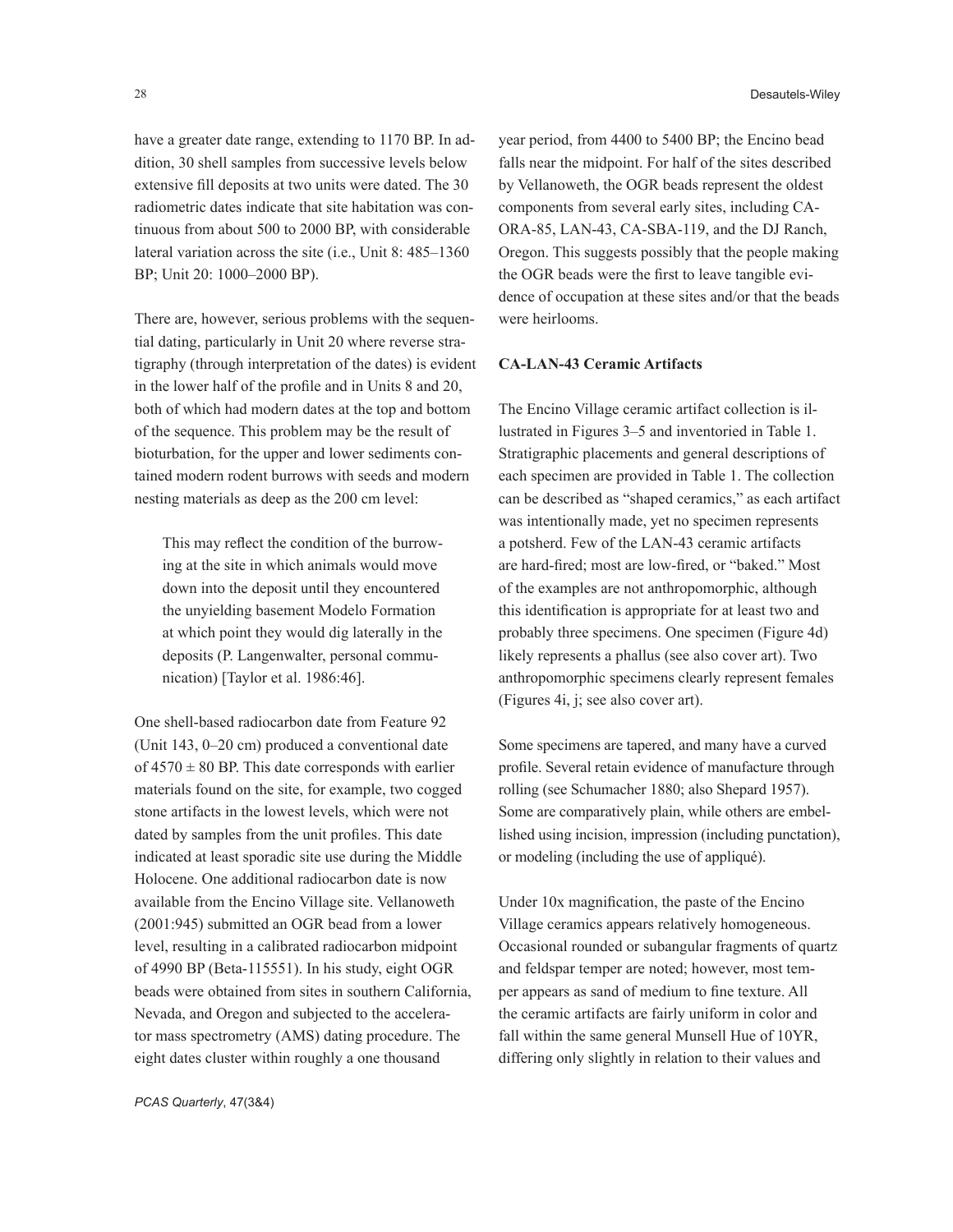

Figure 3. Lenticular ceramic artifacts from CA-LAN-43. Front view at top, side view at bottom. Note incised designs on a and d. Impressed on b. Photographs by Rez Moges.

chroma. Described as gray, six pieces (Cat. Nos. 80805, 10353, 2454, 4187, 3200, and 608) conform to the Munsell notation of 10YR 6/1. One artifact (Cat. No. 13523), also considered gray, is attributed to 10YR 5/1. Two of the ceramic pieces (Cat. Nos. 3217 and 9726) are grayish-brown with a Munsell reading of 10YR 5/2. Eight artifacts (Cat. Nos. 3701, 28440, 3201, 81221, 3464, 81146, 22229, and 8000) appear light brownish gray (10YR 6/2). Eight specimens (Cat. Nos. 28856, 82003, 9411, 10234, 3220, 606, 607, and 611) are described as pale brown (10YR 6/3). Finally, the last two ceramic pieces (Cat. Nos. 3958 and 3202) are light gray (10YR 7/1).

### **Initial Typology**

The Encino Village ceramic artifact collection has been organized into a provisional typology based upon techniques of manufacture. The typology follows

that created by Goerke and Davidson (1975) nearly 40 years ago for a generally similar collection from northern California. Initial manufacture was done by rolling; subsequent modifications were by flattening, modeling, or pulling. Goerke and Davidson described 12 clay figurines from Marin County. They also conducted replication experiments as a means of understanding manufacture and decoration methods (Goerke and Davidson 1975:9). Four major manufacturing techniques were proposed for the Marin County collection; these have been employed for the typological ordering of the Encino Village ceramic artifacts.

#### *Rolled Technique*

Clay of proper consistency lends itself to the formation of long slender rope-like shapes when rolled between the palms. Careful control of the finished diameter allows the roll to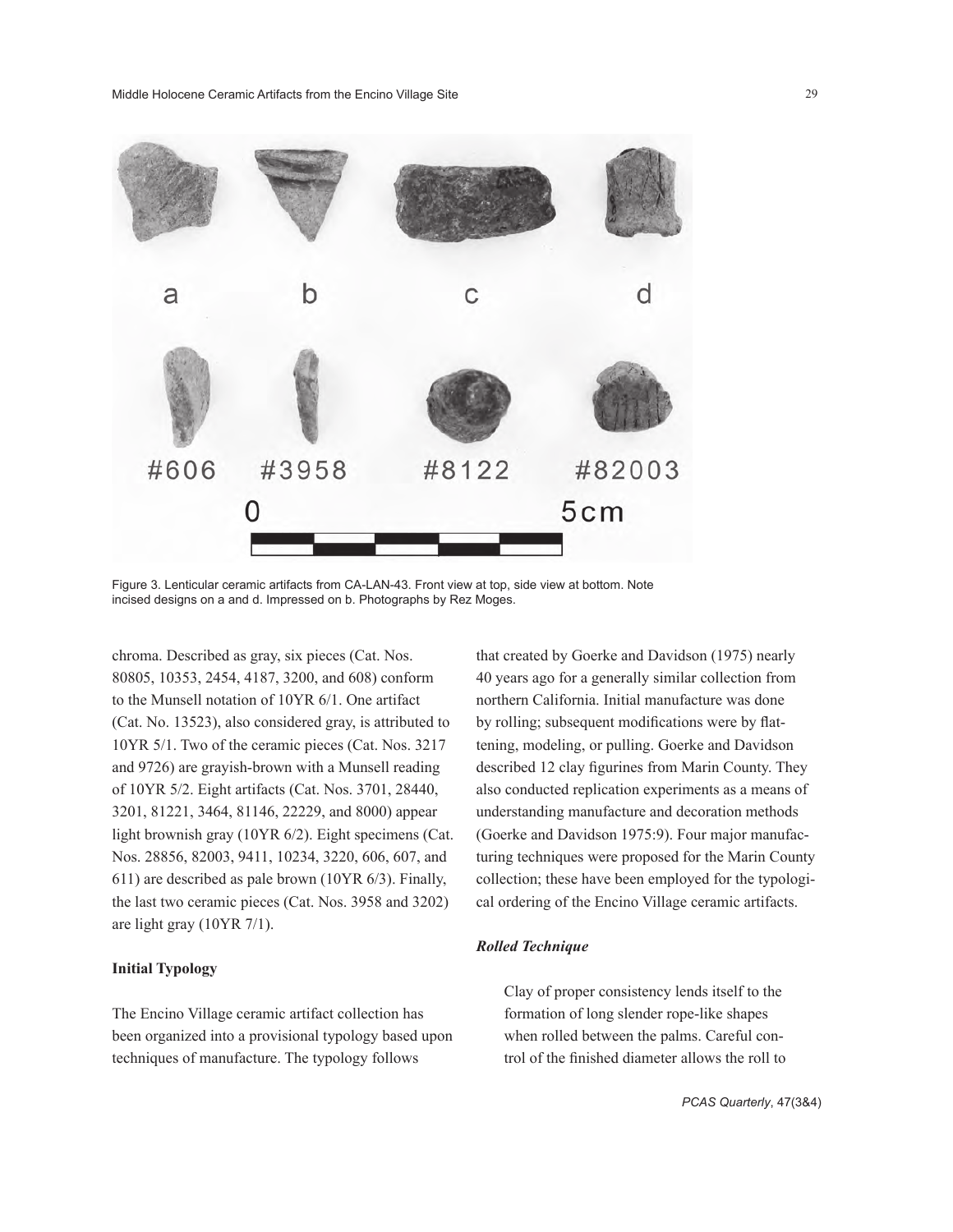

Figure 4. Modeled ceramic artifacts from CA-LAN-43. Note punctations on g and j. Photographs by Rez Moges.

be extended continuously. This is the basic technique used in the coiled pottery of the Southwest [Goerke and Davidson 1975:9].

As noted just above, one of the first steps in the production of all coiled pottery vessels is rolling the clay into long cylindrical strips, which can then be "coiled" in circular fashion. If ceramic vessels are not intended and the roll is left uncoiled, as is the case with the LAN-43 ceramic artifacts, it cannot be termed a "coil." Thus the more accurate identification of "rolls" is employed in specific application to the Encino Village specimens.

**Flattening (Lenticular) Techniqu**e (Figure 3, Table 1: four examples)

… a small wad of damp clay is rolled and flattened between the palms of the hands into a rough lenticular shape … a sticky or plastic clay and sufficient amalgamation of surfaces was needed to allow the application to survive firing [Goerke and Davidson 1975:9].

**Modeled Technique** (Figure 4, Table 1: 10 examples)

The modeled technique represents an advance beyond the patted disc and cigarshaped roll, as it incorporates control of the clay body and the use of tools to achieve a desired form [Goerke and Davidson 1975:9].

**Pulled Technique** (Figure 5, Table 1: 13 examples)

The pulled technique is one in which the clay is formed by 'drawing,' or longitudinal traction, as opposed to rolling. The object will be long but generally thinner in section than a rolled piece. The action of pulling aligns the clay platelets parallel to the width, as is often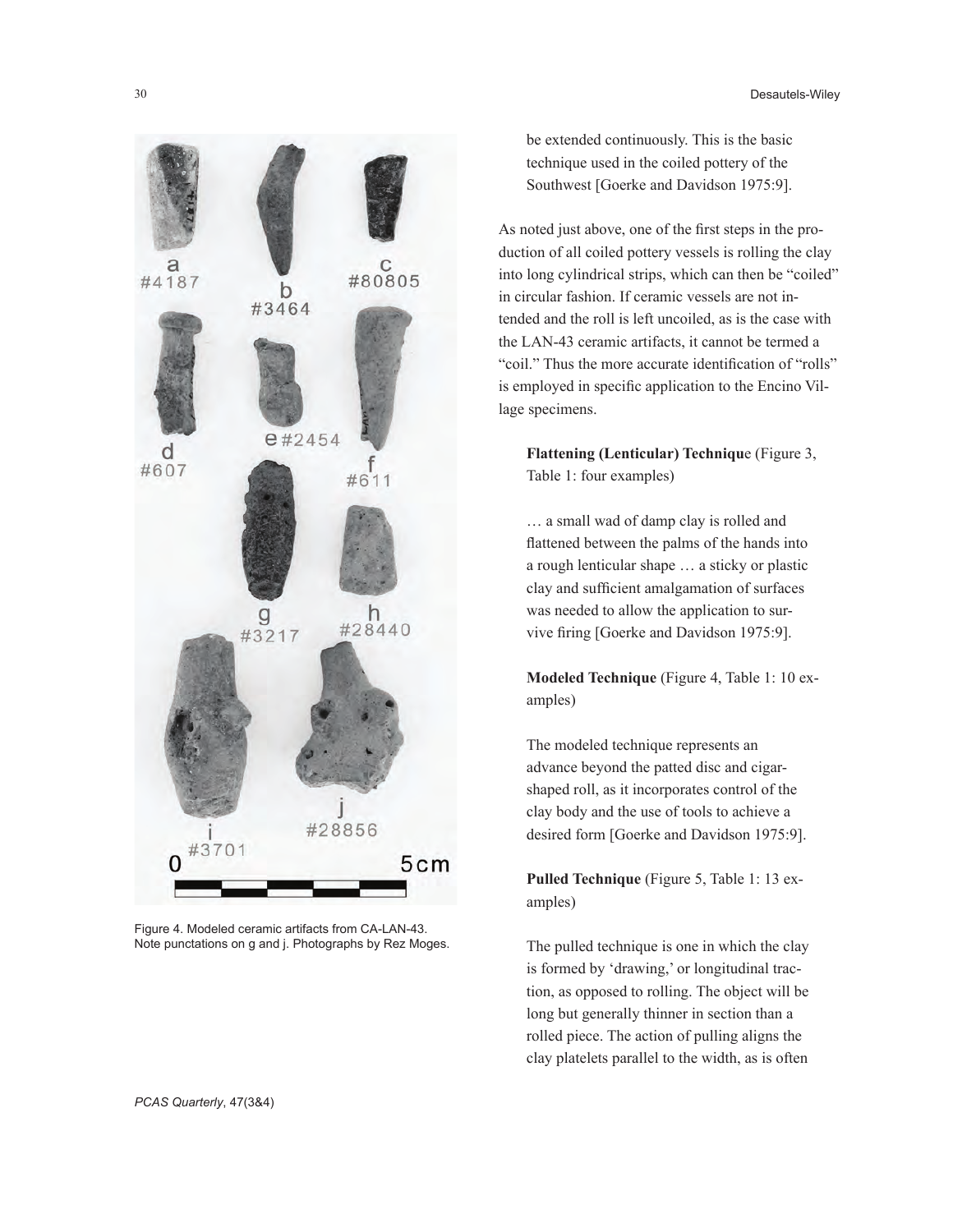

Figure 5. Pulled ceramic artifacts from CA-LAN-43. Note design elements on d, f, g, h, j–m. Photographs by Rez Moges.

apparent in exposed lateral breaks [Goerke and Davidson 1975:9].

# **Decoration Techniques**

In order to replicate various decoration techniques, Goerke and Davidson (1975:9) used obsidian and

chert flakes, bone awls, bird bones, rattlesnake and horsetail grass stems, twigs, and a feather quill. The dried end of rattlesnake grass was used to impress small, open circles into the clay when pressed at right angles and to open ovate designs when cocked at a 60 degree angle. The same stem cut lengthwise created lunate impressions. Punctations were created with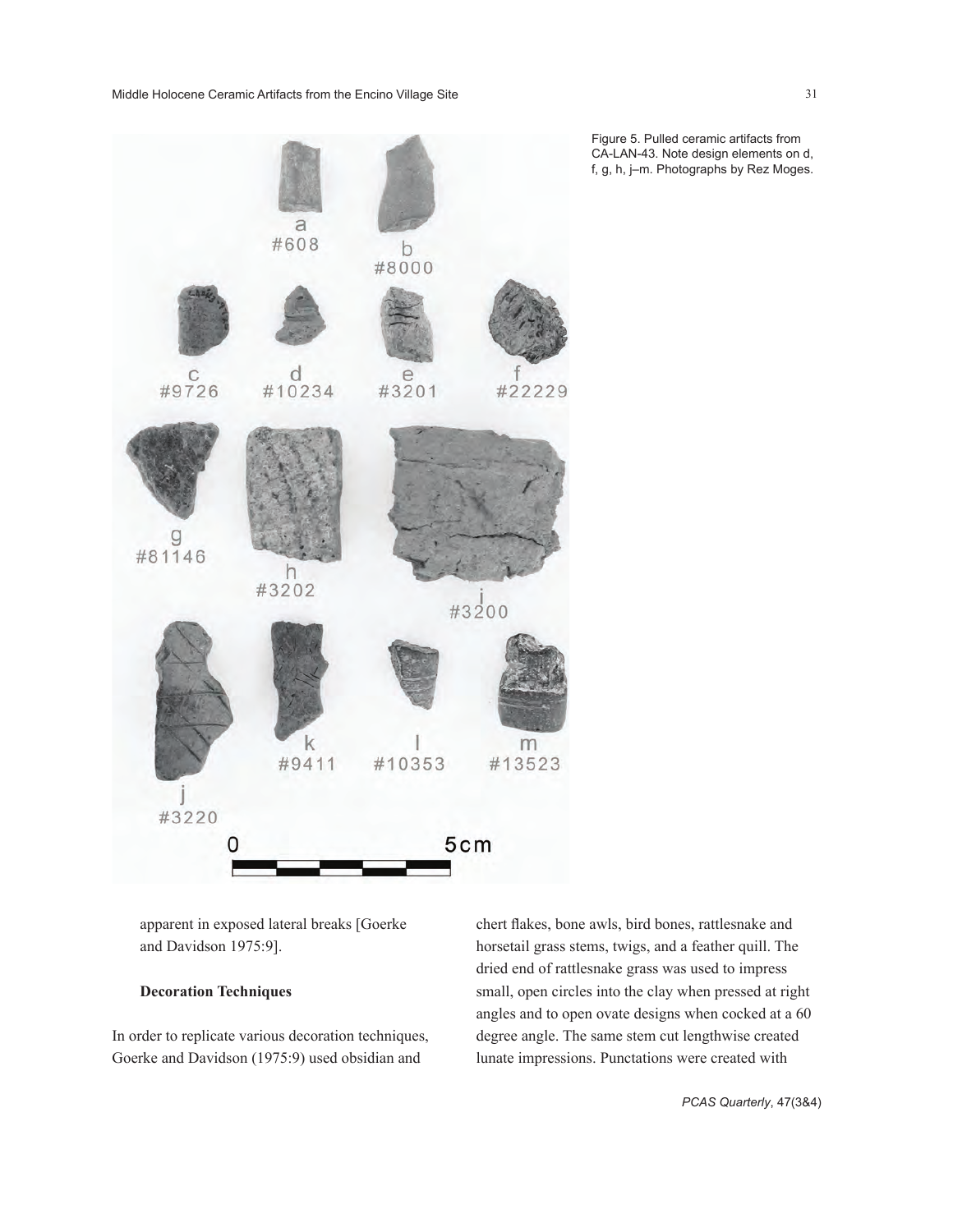| Fig. No. | Cat No. | Unit        | Level                    | Length | Width                    | <b>Thick</b>             | <b>Production Technique/Decoration Notes</b>                                                              |  |  |
|----------|---------|-------------|--------------------------|--------|--------------------------|--------------------------|-----------------------------------------------------------------------------------------------------------|--|--|
| 4e       | 2454    | 4[a, b, c]  | $150 - 160$              | 2.0    | 1.0                      | 0.9                      | modeled: cylinder with bulb (possible appliqué)                                                           |  |  |
| 5k       | 9411    | 5           | $110 - 120$              | 2.7    | 1.3                      | 0.9                      | pulled: pre-firing incised, cross-hatching                                                                |  |  |
| 4c       | 80805   | 5[b]        | $160 - 170$              | 1.9    | 0.9                      | 0.7                      | modeled: tapered, slightly ovoid                                                                          |  |  |
| 5c       | 9726    | 8           | $100 - 110$              | 1.6    | 1.2                      | 0.7                      | pulled: 2 short parallel deep impressions                                                                 |  |  |
| 5d       | 10234   | 8           | $130 - 140$              | 1.4    | $\overline{\phantom{0}}$ | 0.5                      | pulled: 2 short deep grooves, twig (?) impressions                                                        |  |  |
| 51       | 10353   | 8[b]        | $160 - 170$              | 2.0    | 1.5                      | 1.0                      | pulled: 3 incisions, part of geometric design                                                             |  |  |
| 5m       | 13523   | 8[b]        | $210+$                   | 2.2    | 1.6                      | 1.5                      | modeled: 2 parallel incised lines half encircle cylinder                                                  |  |  |
| 5i       | 3200    | 11          | $60 - 70$                | 4.1    | 3.6                      | 1.5                      | pulled: irregular surfaces (daub?)                                                                        |  |  |
| 5j       | 3220    | 13          | $70 - 80$                | 3.7    | 1.7                      | 1.7                      | pulled: pre-firing cross-hatching; burned base                                                            |  |  |
| 5h       | 3202    | 18 [b, c]   | $140 - 150$              | 3.1    | 2.2                      | 0.7                      | pulled: basketry impressed, split coil broken both ends                                                   |  |  |
| 4b       | 3464    | $20$ [c]    | $120 - 130$              | 2.8    | 0.9                      | 0.8                      | modeled: small shaped clay cylinder                                                                       |  |  |
| 3b       | 3958    | $20$ [b, d] | $150 - 160$              | 1.5    | 1.5                      | 0.4                      | lenticular: 3 parallel deep grooves                                                                       |  |  |
| 4a       | 4187    | 20 [b, c]   | $190 - 200$              | 2.3    | 1.2                      | 1.0                      | modeled: cylindrical                                                                                      |  |  |
| 5e       | 3201    | 24 [b]      | $170 - 180$              | 1.9    | 1.1                      | 0.8                      | pulled: fragment with 3 firing cracks                                                                     |  |  |
| 4f       | 611     | 27 [c]      | $100 - 110$              | 3.1    | 1.2                      | 0.9                      | modeled: club-shaped, broken at base                                                                      |  |  |
| 4d       | 607     | 27          | $160 - 170$              | 2.7    | 1.0                      | 0.9                      | modeled: cylindrical shaft with appliqué, phallic                                                         |  |  |
| 5a       | 608     | 27 [b, d]   | $160 - 170$              | 1.6    | 1.0                      | 0.9                      | pulled: cylindrical, undecorated section                                                                  |  |  |
| 3a       | 606     | $27$ [b, d] | $170 - 180$              | 1.8    | 1.7                      | 0.6                      | lenticular: 9 shallow parallel incised lines, probaby<br>pre-firing                                       |  |  |
| 4g       | 3217    | 29          | $90 - 94$                | 3.0    | 1.2                      | $\equiv$                 | modeled: cylindrical, punctate rows, 20 punctations                                                       |  |  |
| 4i       | 3701    | 33          | $130 - 140$              | 4.1    | 1.8                      | $\qquad \qquad -$        | modeled: female figurine, one appliqué breast intact,<br>other broken off and missing                     |  |  |
| 3c       | 81221   | 56 [b]      | $220 - 230$              | 2.6    | 1.1                      | $\overline{\phantom{0}}$ | lenticular: cylindrical column                                                                            |  |  |
| 5b       | 8000    | 61          | $70 - 80$                | 2.5    | 1.3                      | 0.9                      | pulled: broken on both ends and laterally                                                                 |  |  |
| 4j       | 28856   | np          |                          | 3.3    | 2.4                      | 1.8                      | modeled: female figurine with breasts and nipple indents<br>(punctations)                                 |  |  |
| 4h       | 28440   | np          | $\overline{\phantom{0}}$ | 1.9    | 1.2                      | 0.9                      | modeled: two rows with shallow, small punctations, pos-<br>sible fingernail impressions at base           |  |  |
| 3d       | 82003   | np          |                          | 1.5    | 1.2                      | 1.0                      | lenticular: 6 parallel scored lines (pre-firing), 1 fingernail<br>impression, additional pre-firing lines |  |  |
| 5g       | 81146   | np          | $\overline{\phantom{0}}$ | 2.3    | 1.9                      | 0.6                      | pulled: basketry or cordage impression, some asphaltum                                                    |  |  |
| 5f       | 22229   | np          |                          | 1.9    | 1.4                      | 1.3                      | pulled: 2 sets of fingernail (?) impressions                                                              |  |  |

Table 1. Stratigraphic Placements and Descriptions of Ceramic Artifacts from CA-LAN-43.

a. Presence of dated OGR bead same unit, 5080 (4990) 4870 CYBP.

b. Presence of OGR bead, same depth range, soils layer IIb, 150–200cm.

c. Presence of OGR bead, same unit (9).

d. Presence of OGR bead, same unit and depth range (4).

Notes: Measurements in cm, existant maximum.

27 total specimens; 5 specimens have no provenience; 22 compared with OGRs.

np = no provenience.

Shaded cells highlight two clusters: units 4, 5, and 8 and units 20, 24, and 27.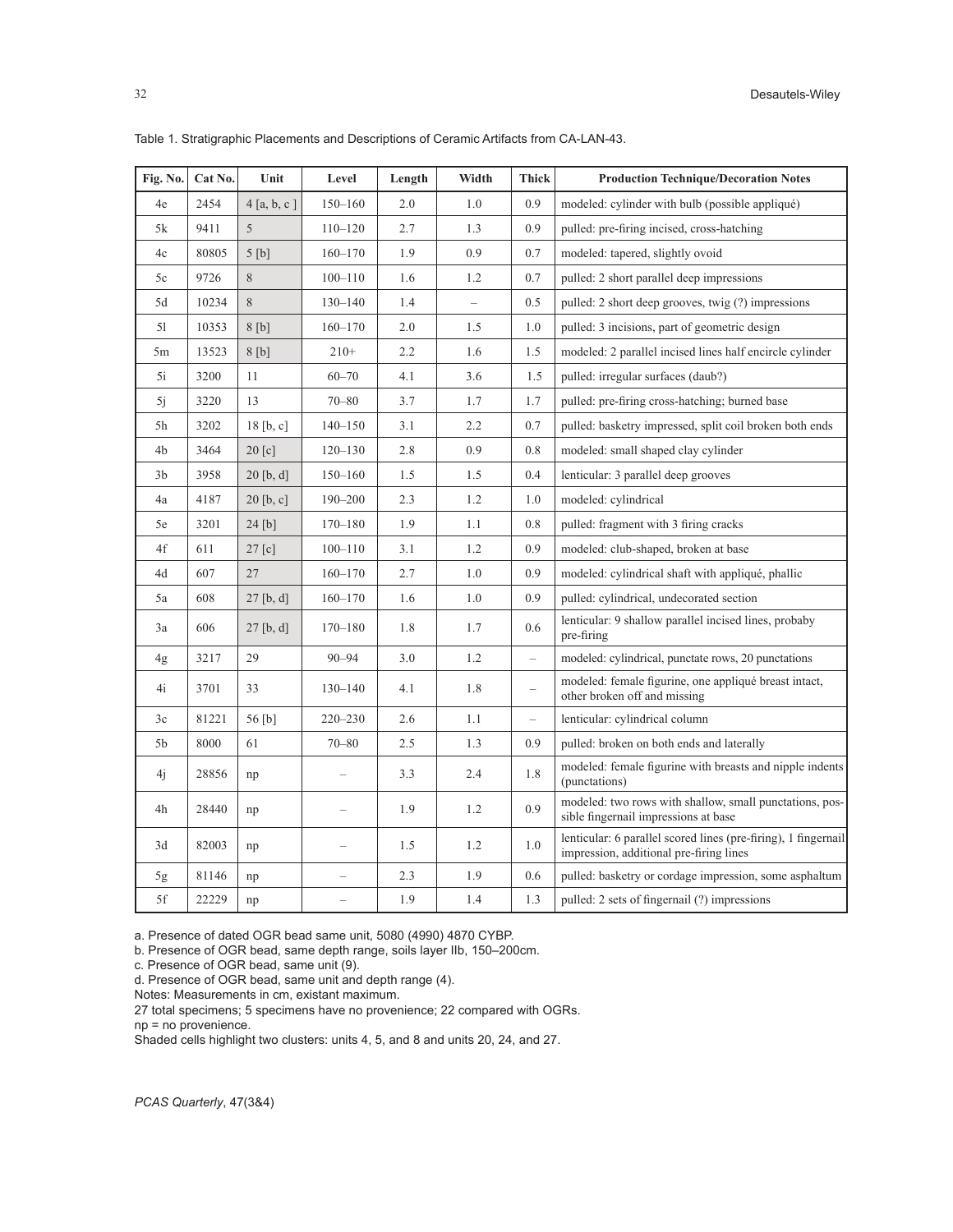the pointed end of an awl, a sharpened stick, or grass stem. Bone awls typically produce conical indentations. Deeper impressions were kept consistent by using stiff grass or twigs. Impressed grooves were made by using the long edge of an awl, a small twig, stiff grass stems, or a straight-edged stone flake (Goerke and Davidson 1975:10). Repetitive, linear, zig-zag impressions or "rocker patterns" can be created by rocking a sharp-edged implement, such as a mollusk shell or some other multi-level surface, back and forth over the clay while it is still soft (Macko 1998:58; Sawyer and Koerper 2006:17).

Most if not all incising or impressing to decorate the surfaces of Encino Village artifacts occurred prior to the objects being fired. Scoring, or incising, using either a fingernail, sharp-edged stone tool, or pointed awl is apparent on several of the artifacts (Figures 3a, 3d, 5j-m). Fingernail impressing is noted (Specimens 82003 and 22229) as are punctations (see Figures 4g, h, j) made with some sort of stylus with a roundish cross-section at the business end. There are two examples reflecting linear impressing (specimens 3958 and 10234), possibly using twigs. Two Encino Village ceramic objects (Figures 5g, h) were basketry (or cordage?) impressed; one example (Cat. No. 81146) shows asphaltum on the impressed surface. The back side of specimen 3202 was carefully crafted to effect longitudinal convexity.

Of the two anthropomorphic female figurines (Figures 4i, j) the taller was given two appliqué breasts, although one is now missing. For the other specimen (Cat. No. 28856) the breasts appear to be modeled out of the clay body, after which punctate impressions were added to indicate nipples. The artifact's upper extension, which represents a neck and/or head, is oddly skewed in relation to the body.

The artifact of Figure 4d is most likely a phallic representation, its appliqué element probably indicating a foreskin. The object of Figure 4e is arguably

phallic; its bulbous element was perhaps appliquéd to the shaft.

The artifact shown in Figure 4g, a cylinder, is the only ceramic piece bearing multiple deep punctations, 15 in all; it is also the only piece showing a purposefully flattened (cut?) area, which appears on one edge. This object (Cat. No. 3217) was the only specimen found close to a burial (albeit in an adjacent quadrangle). The oldest human burials at LAN-43 are about 2,000 years old. If there was an association between the interment and the artifact, then this fired clay cylinder could have been an heirloom.

# **Ceramic Artifact Comparisons**

Archaeological interest in ceramic artifacts and figurines from northern California began 70 years ago (Heizer and Beardsley 1943; Heizer and Pendergast 1955; Pendergast 1957). Soon thereafter, True (1957) studied examples from southern California, while Davis (1959) compared California examples to those throughout the western United States. True and Warren (1961) then published a specimen from Santa Monica, and shortly afterwards, Elassaser (1963) published two more examples from central California. Tom King (1967) published examples from Marin County, as did Goerke and Davidson (1975) and Franklin Fenenga (1977). The most comprehensive review of ceramic figurines and ceramic artifacts as presently known from northern California has been assembled by White (2013:29–63).

Returning to southern California, Drover (1971, 1975, 1978, 1991) worked with ceramic collections from Newport Bay, Coyote Canyon Cave, and Santa Catalina Island, while Hedges (1973) studied San Diego County examples. A collection from Mason Valley, San Diego County, housed at the Bowers Museum was studied by McKinney and Knight (1973) and Dixon (1977). Paul Chace (1973) provided additional data on figurines. A single ceramic piece from a shaman's cache in Hemet appears to be the most significant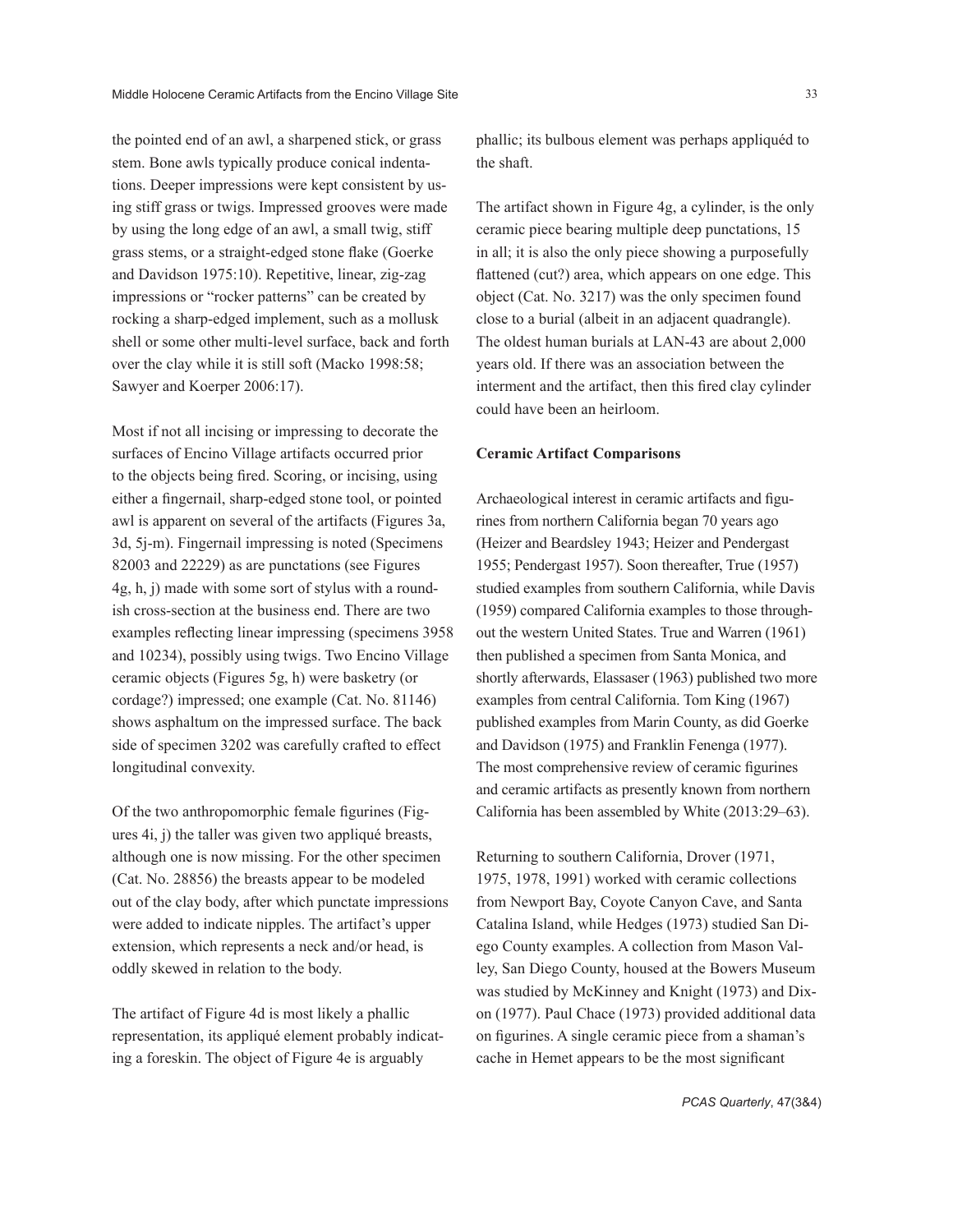local item published during the 1980s (Langenwalter 1980). Recently, analysts have emphasized Middle Holocene ceramic technology at Santa Catalina Island (Porcasi 1998) and Orange County (Koerper and Hedges 1996; Sawyer and Koerper 2006). Earlier specimens have now been found in Riverside County (Horne and Griset 2013, this double issue), while later ones, also from Riverside County, have been described by Brown and Freeman (2012).

The Encino Village ceramics, while unusual, are not regionally unique. Porcasi (1998) reported that successive excavations at Little Harbor (CA-SCAI-17) on Catalina Island produced a collection of 19 fired clay objects. Two of these had been previously published (Drover 1978). Eleven of the 19 Catalina Island pieces are from what Porcasi termed the "main midden," a well-dated, 5,000 year-old deposit (Howard and Raab 1993:4; Porcasi 1998:275). Porcasi (1998:270) commented that ceramics from this early period predated any Southwestern influence and are coeval with the earliest ceramics discovered in the western hemisphere. Her comparative review revealed that Middle Holocene ceramics coexisted with OGR beads in Orange and Los Angeles counties at SCAI-17, CA-ORA-64, and CA-LAN-361. To this inventory we add the LAN-43 ceramics.

The 11 Catalina Island Middle Holocene fired clay objects appear to be amorphous and unlikely to represent human figurines (Porcasi 1998:Figure 3). Sawyer and Koerper (2006) recently surveyed most southern California "clay figurines," including the Little Harbor collection, and suggested three typological "categories of convenience" to describe them: (1) regional cylindrical/geometric figurines lacking both sex-based design factors and appendages; (2) regional anthropomorphic figurines whose salient design features are not sex-based; and (3) regional anthropomorphic figurines whose salient design factors are sex-based.

The first category has as its type collection the ceramic group from the Irvine site (ORA-64) at Newport Bay.

Seven figurines were recovered from that site in the 1970s (Drover 1971, 1975; Drover et al. 1979, 1983), and 59 more were found during data recovery in the 1990s (Macko 1998). Sawyer and Koerper (2006:17) proposed the term "Newport Bay Tradition" with a fifth millennium BP minimal date for this collection. The Little Harbor shaped clay pieces are subsumed under this category as are the majority of the Encino collection; pieces from each of these three sites fall to Sawyer and Koerper's Category #1. Porcasi (1998) termed these artifacts "fired clay objects," and Sawyer and Koerper identified them as "figurines." The terms used in the present paper contradict neither. With the exception of the two possible female figurines, all LAN-43 ceramic artifacts are similar to the 10 published from the Irvine site and the 10 recovered from the Little Harbor site. Collectively these three sites provide the majority of examples which can be assigned to Sawyer and Koerper's Category #—cylindrical/geometric clay pieces with no appendages or anthropomorphic features. These unassuming ceramic artifacts represent an early, integrated group at a minimal date of 5000 BP (Drover 1975; Porcasi 1998; Sawyer and Koerper 2006). The two Encino Village figurines are the only female anthropomorphic specimens in this ceramic group. The Encino Village figurines do not equate with Sawyer and Koerper's (2006) Category #3 - figurines with sex-based attributes, which are characteristically lenticular with appliquéd almond-shaped eyes. The uniqueness of the specimen 28856 figurine from the Encino Village site may suggest a different source or an earlier inspiration since it does not follow the "Venus" (Sawyer and Koerper 2006) or "cigar" shape (Shafer 1975) of other Middle Holocene examples. Unfortunately, this is an unprovenienced find.

#### **CA-LAN-43** *Olivella* **Grooved Rectangular Beads**

The second Middle Holocene diagnostic category from LAN-43 is the OGR bead (Class N: Grooved Rectangle [Bennyhoff and Hughes 1987:141–142]).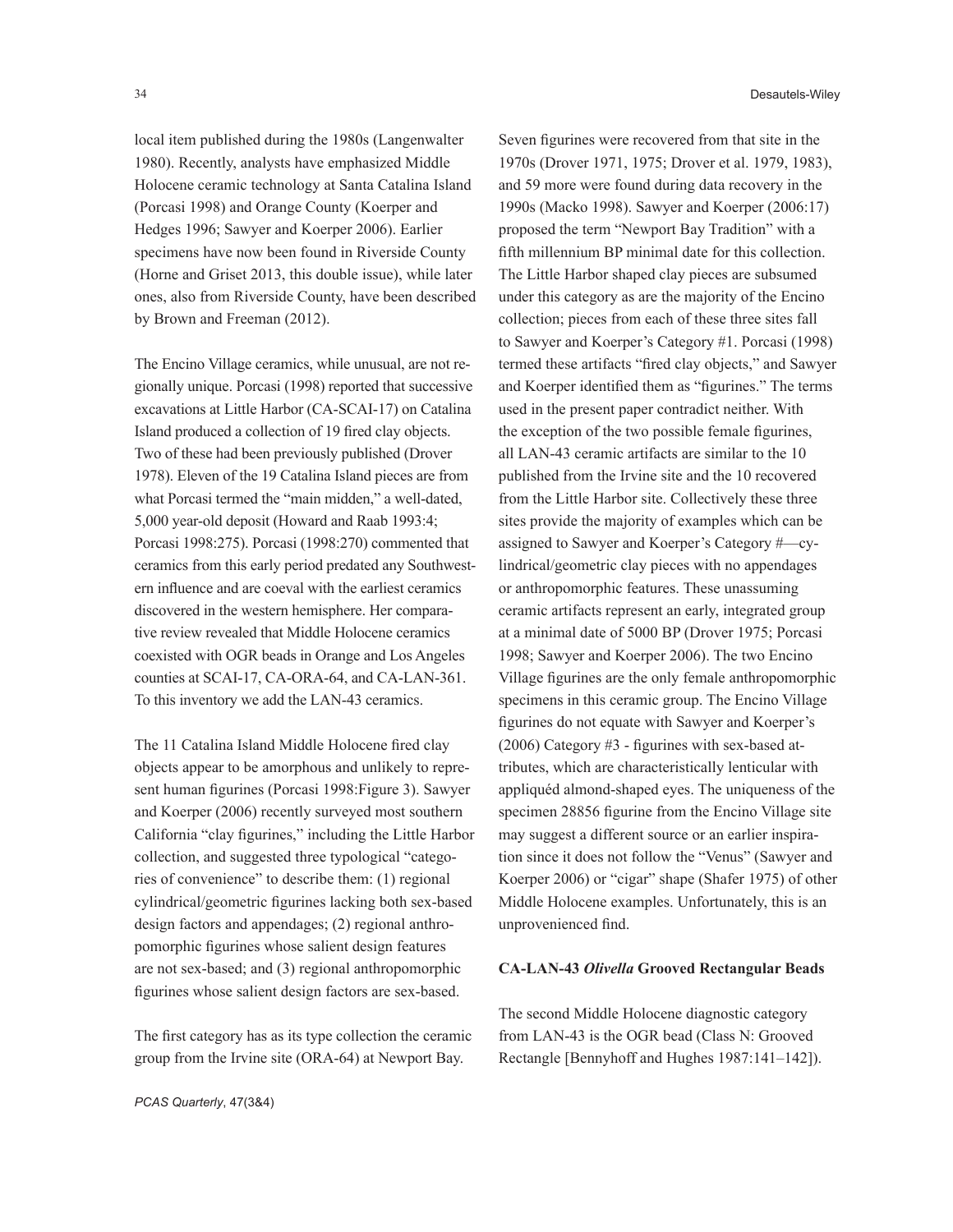| Cat. No. | Unit           | Level       | Length<br>(mm) | Width<br>(mm) | Height<br>(mm) | Groove<br>Length<br>(mm) | Groove<br>Width<br>(mm) | Perf.<br>Length<br>(mm) | Perf.<br>Width<br>(mm) | Weight<br>(g) | N Type         |
|----------|----------------|-------------|----------------|---------------|----------------|--------------------------|-------------------------|-------------------------|------------------------|---------------|----------------|
| 1666     | 3              | $140 - 150$ | 5.80           | 5.50          | 1.20           | 4.70                     | 0.90                    | 1.70                    | 0.60                   | 0.04          | N <sub>2</sub> |
| 1697     | 3              | $170 - 180$ | 5.20           | 5.20          | 1.50           | 3.80                     | 0.80                    | 1.90                    | 0.60                   | 0.05          | N <sub>2</sub> |
| U4a      | $\overline{4}$ | $180 - 190$ | 4.50           | 5.25          | 1.29           | 4.78                     | 1.41                    | 1.54                    | 0.72                   | 0.05          | N <sub>2</sub> |
| 18325    | 6              | $70 - 80$   | 5.50           | 5.30          | 1.60           | 4.60                     | 1.40                    | 2.40                    | 1.00                   | 0.05          | N <sub>2</sub> |
| U16      | 16             | $110 - 120$ | 5.20           | 5.20          | 1.50           | 4.30                     | 0.90                    | 2.20                    | 0.30                   | 0.04          | N <sub>2</sub> |
| 82192    | 18             | $180 - 190$ | 7.40           | 6.40          | 1.60           | 5.40                     | 1.00                    | 2.00                    | 0.90                   | 0.09          | N <sub>2</sub> |
| 3936     | 20             | $140 - 150$ | 4.50           | 4.00          | 0.90           | 3.50                     | 0.90                    | 1.50                    | 0.70                   | 0.02          | N <sub>3</sub> |
| 5328     | 21             | $100 - 110$ | 6.50           | 5.70          | 1.90           | 3.60                     | 1.40                    | 2.70                    | 1.00                   | 0.05          | N <sub>2</sub> |
| 27066    | 27             | $160 - 170$ | 6.30           | 5.00          | 1.30           | 3.90                     | 0.50                    | 1.90                    | 0.60                   | 0.04          | N <sub>2</sub> |
| 27135    | 27             | $160 - 170$ | 7.20           | 5.00          | 2.30           | 2.60                     | 1.00                    | 1.50                    | 0.50                   | 0.05          | N <sub>2</sub> |
| 81027    | 49             | $120 - 130$ | 6.20           | 5.80          | 1.60           | 4.30                     | 1.10                    | 2.30                    | 0.70                   | 0.06          | N <sub>2</sub> |
| U71      | 71             | $90 - 100$  | 5.80           | 5.40          | 1.20           | 5.40                     | 1.30                    | 1.70                    | 1.00                   | 0.04          | N <sub>2</sub> |
| 80027    | 90             | $110 - 120$ | 5.00           | 4.70          | 1.20           | 3.90                     | 0.80                    | 1.90                    | 0.70                   | 0.03          | N <sub>2</sub> |
| U90      | 90             | $140 - 150$ | 5.50           | 4.50          | 0.90           | 4.50                     | 1.00                    | 1.80                    | 0.90                   | 0.03          | N <sub>2</sub> |

Table 2. Stratigraphic Placement and Descriptions of *Olivella* Grooved Rectangular Beads from CA-LAN-43.

a. Bead broken; measurements based on drawings. Bead AMS dated (5080–4870 CYBP) (see Vellanoweth 2001:945). Note: Shaded cells highlight clusters in units 3 and 4; 20, 21, and 27; and 90. These clusters contained 64 percent of the beads.

All specimens known from the Encino Village site are inventoried in Table 2 and illustrated in Figures 6 and 7. The OGR bead type was described by Bennyhoff and Hughes (1987:141): "rectanguloid to oval bead with ground edges and an elongate perforation formed by a central groove transverse to the long axis of the shell. Large and small variants have been found." Vellanoweth (1995) added that the hole was sawed instead of drilled, probably with an abrasive stone such as quartzite. Size differences between the N1 (Large Grooved Rectangular) and N2 (Small Grooved Rectangular) variants were given by Bennyhoff and Hughes (1987:141–142). Drawing on Pendleton's (1985:248) research regarding shell artifacts from Hidden Cave, Nevada, Bennyhoff and Hughes offered six size parameters for the N1 subtype: 10.1 mm to 20.1 mm (length) and 7.3 mm to11.8 mm (width). Mean length was given as 13.7 mm, and mean width noted was 9.1 mm. Size parameters given for the N2 subtype were 5.5 mm to 9.7 mm (length) and 5.3 mm

to 7.5 mm (width). Mean length was given as 6.6 mm, and mean N2 width was given as 5.6 mm. These N2 numbers were calculated from finds at multiple sites in both southern California and the Great Basin.

Vellanoweth (1995:16) proposed expanding the Class N taxonomy to include a smaller variant, N3. His N3 data built on OGR specimens from the Bird Blind site (CA-SCI-161) on San Nicolas Island; mean length for the proposed N3 variant is 4.3 mm, and mean width is either 3.57 mm or 3.75 mm. The 14 OGR beads from the Encino Village site exhibit a variety of shapes and sizes. The sample includes one unfinished specimen with chipped edges (Figure 6; Cat. No. 27135; Table 2). Thirteen of the beads can be categorized as N2, and one may be subsumed under the newly defined N3 category. The mean measurements for the Encino N2 beads are smaller compared with the type description for that category. The mean is 5.85 mm, and the mean width is 5.3 mm. The length range for the Encino N2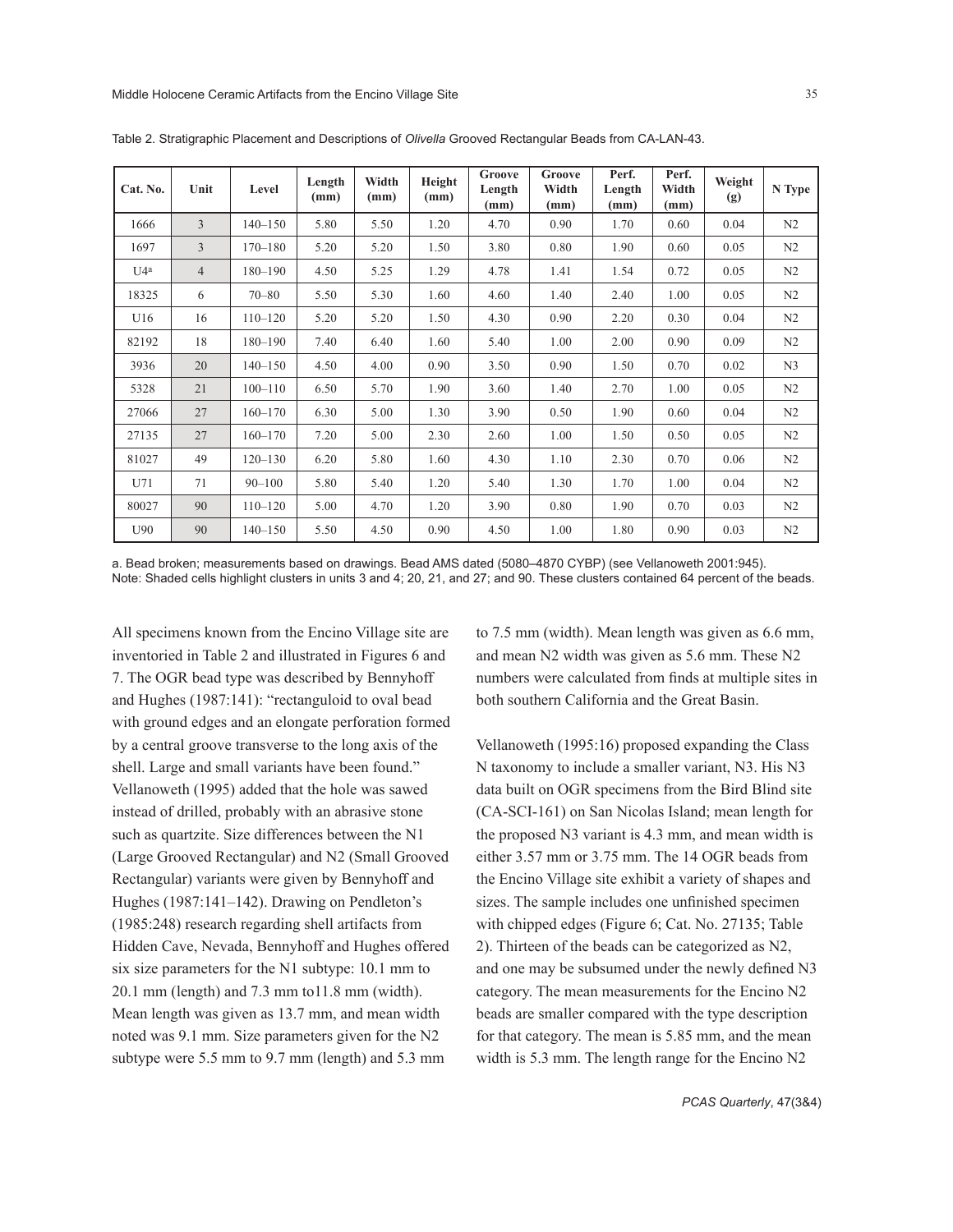

Figure 6. All *Olivella* grooved rectangular beads from CA-LAN-43. Beads' exterior, or dorsal, surfaces and side views. By Barbara Harmon and Rez Moges.

*PCAS Quarterly*, 47(3&4)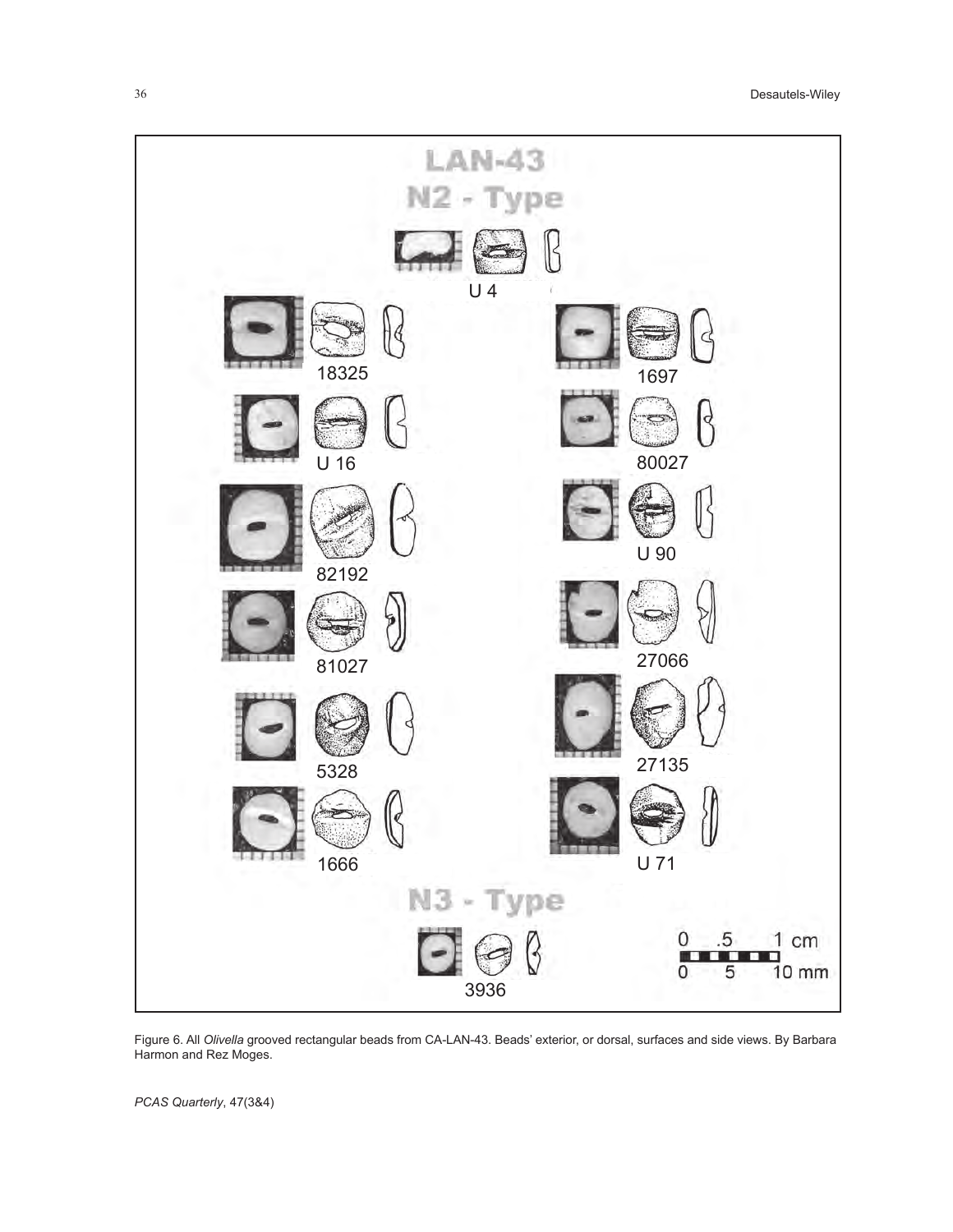

Figure 7. All *Olivella* grooved rectangular beads from CA-LAN-43. Beads' interior, or ventral, surfaces and side views. By Barbara Harmon and Rez Moges.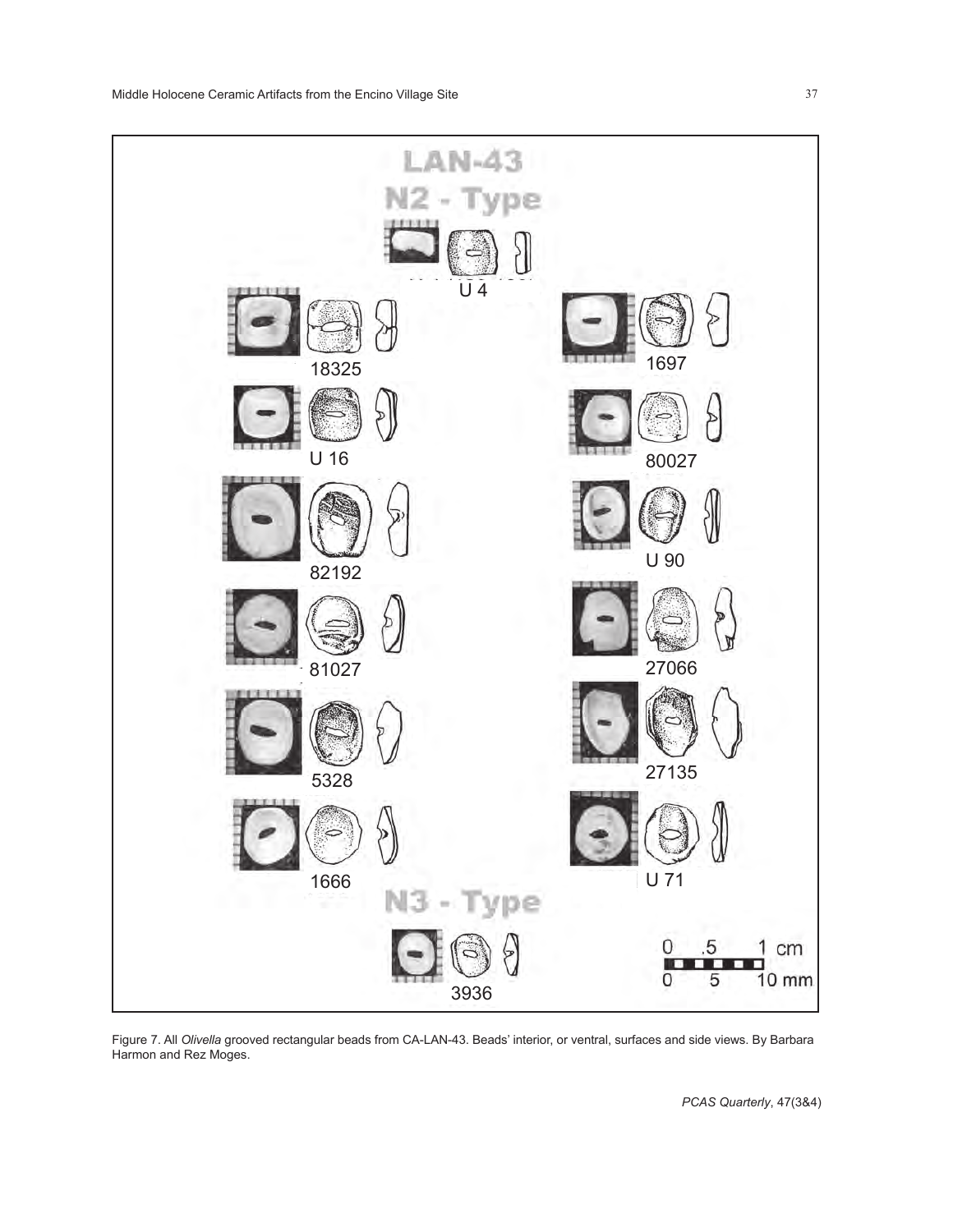specimens is 4.5 mm to 7.4 mm, and the width range is 4.5 mm to 6.4 mm. The N3 bead is slightly larger (see Table 2) than the San Nicholas N3 beads but still outside the range given for the N2 type description and smaller than the majority of the Encino beads.

Figures 6 and 7 arrange the 14 LAN-43 beads by shape, progressing top to bottom from square to chipped oval. In general, the beads tend to be squares or rounded squares with few approaching rectangular or oval. One appears to be in the process of manufacture and therefore may indicate at least some on-site bead production. The first six beads are clearly squares or rounded squares; the next eight beads form a sequence of ovoid-like beads with angular edges. These are not formal square shapes but rather polygons approaching ovals; nonetheless, they still retain the angularity assigned to OGR beads.

The 14 Encino beads displayed in Figures 6 and 7 are decidedly angular. The first three illustrated beads (Cat. Nos. U4, 18325, 1697) are some of the squarest OGR beads ever reported, matched only by one OGR from San Nicholas Island (Vellanoweth 2001:946, Figure 2). Even the examples presented by Bennyhoff and Hughes (1987:138, Figure 8) do not approximate the "squareness" of the Encino specimens. A distinct characteristic of the Encino group is their general angularity. Most are polygonal, ranging from five- to seven-sided. The majority of the grooves on the dorsal faces traverse nearly the full width of the bead. Two (Cat. No. 5328, Cat. No. 27135) have shorter grooves; however, Specimen 27135 is the only example of an unfinished bead in the Encino group with an unfinished edge along the upper margin, which may account for the shorter groove length (Table 2). Four of the 14 have minimal shelving retaining shelf edges or remnants on the ventral face (Cat. Nos. 1697, U16, 81027, 27066). Overall, the Encino beads are squarerectangular-polygonal with a high degree of angular margins; shelving is generally absent, but a ground shelf edge may occur.

OGR beads were recovered; many were found in close proximity to one another. Stratigraphic associations of OGR beads with ceramic artifacts are indicated by symbolic representations in Table 1. Twenty-two ceramic artifacts were found in LAN-43 excavation units, and 12 were associated with OGR beads in the deepest stratigraphic levels (ca. 150–200 cm); nine were found in the same units as OGR beads, while, most significantly, four ceramic artifacts were associated with OGR beads in the same unit levels, including the bead submitted by Vellanoweth (2001) for dating, which resulted in a calibrated radiocarbon midpoint of 4990 BP (Beta-115551). Six units (13, 15, 18, 24, 29, and 33) produced a single ceramic artifact, most from levels above the basal deposits, and unfortunately, five of the ceramic artifacts lack precise provenience.

At the Encino Village site, 27 ceramic artifacts and 14

**Ceramic Artifact and OGR Associations**

The ceramic-OGR bead associations, the AMS dated Encino Village bead, and the restricted date range established for OGR beads in general (4400-5400 BP), all argue for a Middle Holocene age for the Encino Village ceramics. All this establishes them and the OGR beads as the oldest artifacts known from LAN-43. Seventy-two percent of the ceramic artifacts and 86 percent of all OGR beads are from levels below 100 cm. Approximately 73 percent of the provenienced ceramic artifacts (16) were recovered from two clusters occurring in adjacent excavation units: 4/5/8 and 18/20/24/27. Similarly, OGR beads cluster in Units 3/4 and 20/21/27 and 90. It is unlikely that these ceramic/bead associations are coincidental, and therefore, a cache or caches may be represented.2

### **Conclusions**

Twenty-seven ceramic artifacts and 14 OGR beads were recovered from the Encino Village site where they co-occur in various units and levels. One of the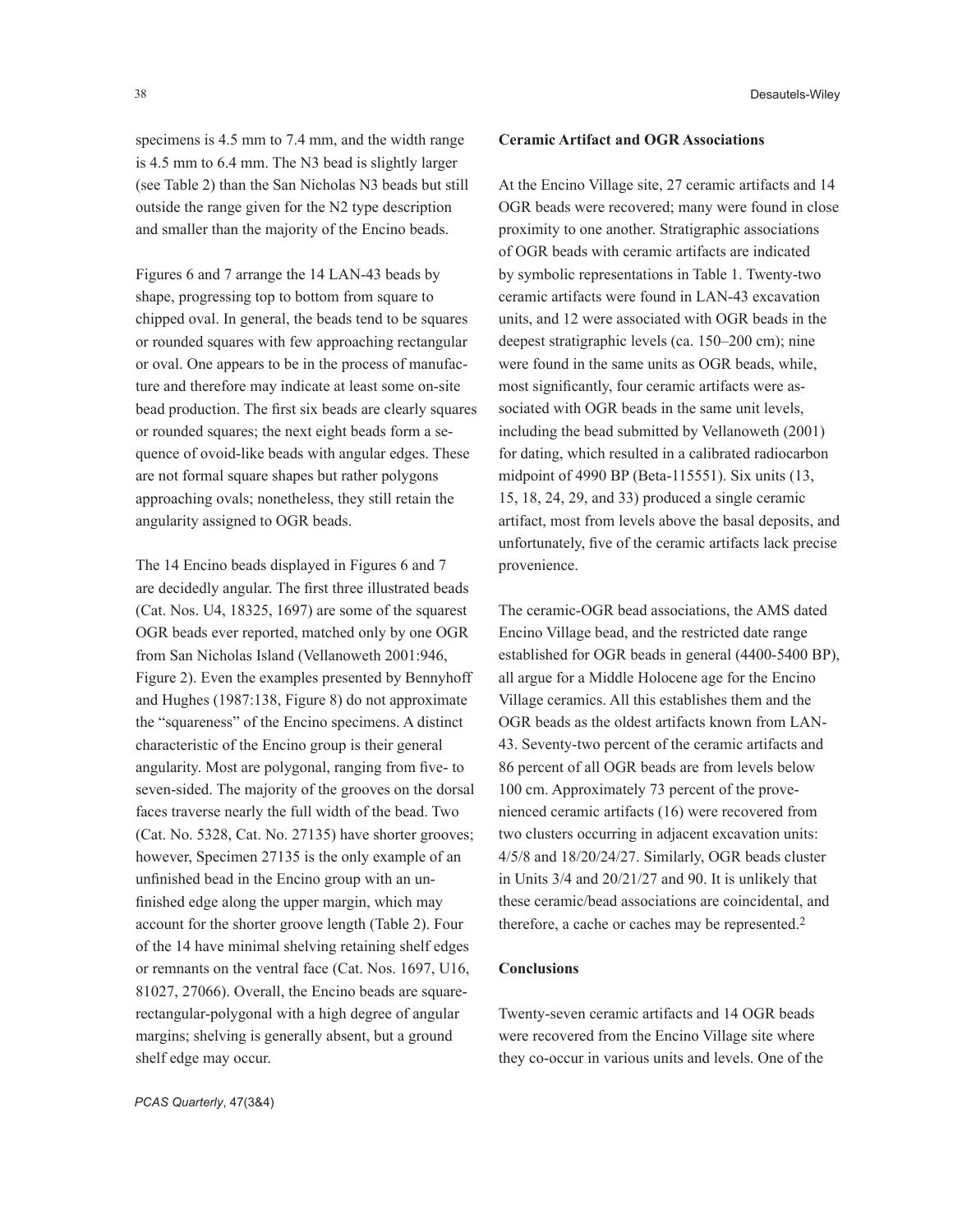OGR beads was dated to ca. 5000 BP (Vellanoweth 2001). Significantly, there is the complete absence of any Late Prehistoric period pottery at LAN-43.

About 250 OGR beads have been reported to date, the majority occurring in the southern Channel Islands, where nearly 60 percent (N=146) are from San Nicholas Island where archaeologists have recovered bead manufacturing tools and detritus. The remainder were distributed from Orange County to Oregon. The Encino Village was located at a key juncture in the distribution network.

In general, OGR beads seem to be found in sites situated near natural gathering places that are ideal for trade. On the mainland coast, they seem to occur in villages and cemeteries along coastal strands, above large bays, and on top of marine terraces. Further inland, they are found near natural passages over the Transverse Ranges. Beginning at the Encino Village site on the southern side of the mountains, where the Transverse Ranges and Coast ranges meet, OGR beads have been found at Vasquez Rocks near Castaic and on the other side of the mountains in southwestern Kern County. From here, they were probably traded via trails through the Great Valley or Owens Valley, located below the western and eastern flanks of the Sierra Nevada Mountains. Either of these routes led to the Carson Sink area in western Nevada, where numerous OGR beads have been uncovered. From these lakeside settings, Surprise Valley in California's extreme northeast corner seems the most logical route to south central Oregon [Vellanoweth 2001:946–947].

The LAN-43 ceramic artifacts resemble those found at the Irvine site (ORA-64) and at Little Harbor (SCAI-17); both sites date to the late Early Holocene/early Middle Holocene (Drover 1975; Macko 1998) with

the most secure associations at Little Harbor (Howard and Raab 1993; Porcasi 1998).3 Porcasi (1998) was the first to recognize the association between OGR beads and ceramic artifacts at Santa Catalina Island, the Irvine site, the Encino Village site, and at Vasquez Rocks. Vellanoweth (2001) proposed routes by which these ancient locations may have been linked. The co-occurrence of both artifact types in common units and levels at LAN-43 suggests that during the Middle Holocene the Encino Village site perhaps played a key geographic role in some sort of trade involving beads. At present, the ceramic artifacts and the OGR beads are the oldest known artifacts at LAN-43. The Encino Village settlement may have evolved in part as a way station for the diffusion of cultural elements (traits and even entire complexes) from south to north. If so, it may have been a manifestation of an active, vibrant Middle Holocene interaction sphere (Howard and Raab 1993; Porcasi 1998; Vellanoweth 2001; Raab and Howard 2002; Sutton and Koerper 2005). Its geographic placement in a trade network and its control of a dependable water source in a generally arid environment may help to explain how the Encino Village site retained its importance throughout later prehistory and into the historic period.

### **End Notes**

1. Archaeologists exposed 94 features, including human inhumations and cremations, eleven canid inhumations, one canid cremation, and one hawk burial. None of the animal burials were associated with human remains, but 24 whole or nearly whole abalone shells were associated with the animal remains as offerings. Grave goods also included 63 burned and unburned *Olivella* shell disc beads found with the single dog cremation contained within an abalone shell (Cerreto 1986; Langenwalter 1986; Mason 1986).

2**.** Ceramic artifacts in caches are known from other southern California archaeological sites. Rebecca Langenwalter (1980) discovered a shaman's cache in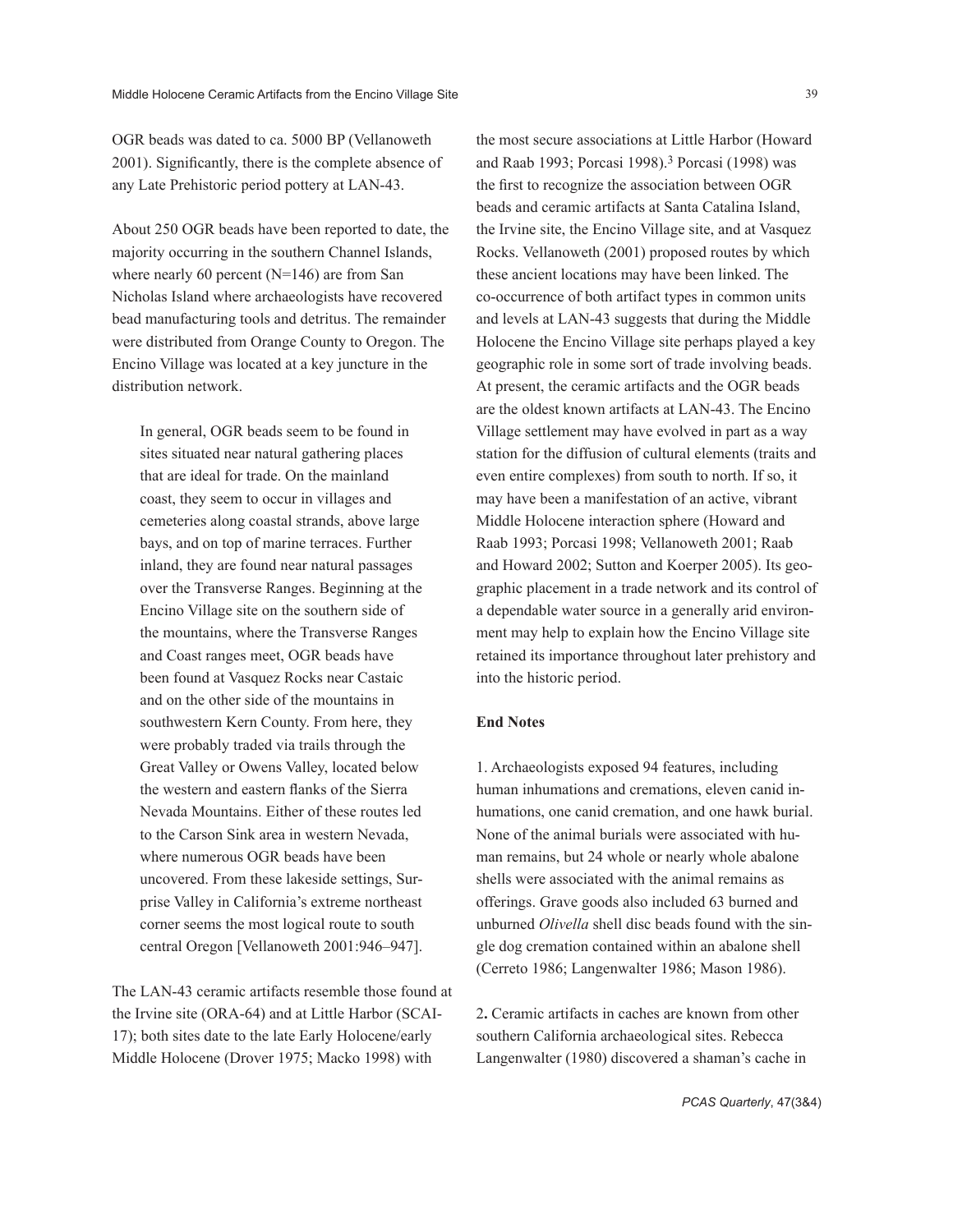Riverside County that contained a small globular clay figurine, a crystal, and a steatite bowl (see also Sawyer and Koerper 2006). Caching may imply that some of the LAN-43 ceramic artifacts were "power pieces" with magico-religious functions similar to those suggested for the Riverside County shaman's cache (Sawyer and Koerper 2006).

3. Macko (1998:55) noted similarities between the Irvine site specimens and the Eagle Cave figurines in the Lower Pecos group in Texas (Shafer 1975). However, Sawyer and Koerper (2006:31) dismissed this putative similarity, noting that the Texas figurines are cigar-shaped, unlike the Irvine site examples, and date much later than the California specimens.

#### **Acknowledgments**

Thanks to Ryan Taft who prepared Figure 2 and Rez Moges who compiled Figures 3–6. Maureen Lynch and Andrew Garrison measured the OGR beads, and Garrison also examined and described the paste of the ceramic artifacts. Barbara Fenenga catalogued the Encino artifact collection, and Barbara Harmon drew the OGR beads. Rina Nieves provided catalogue data in 2011. Robert S. Brown prepared very detailed preliminary notes on the ceramic collection, and I appreciate his cooperation. David Van Horn reviewed an earlier draft of this paper; his comments strengthened its descriptions and interpretations. I thank all these many people for their excellent work. I also thank Brian D. Dillon and Matthew A. Boxt for inviting this paper and for their assistance in its preparation.

#### **References Cited**

Bennyhoff, James A., and Richard E. Hughes

1987 *Shell Bead and Ornament Exchange Networks Between California and the Western Great Basin*. Anthropological Papers of the American Museum of Natural History Vol. 64, Pt. 2. New York.

Bolton, Herbert Eugene

1966 *Historical Memoirs of New California by Francisco Fray Palou, O.F.M.* Russell and Russell, New York.

Brown, Robert S.

- 2012a Clay Figurines from the Encino Village Site, CA-LAN-43, Los Angeles County, California. Manuscript on file, Scientific Resource Surveys, Inc., Orange, California.
- 2012b Non-Figurine Clay Fragments from the Encino Village Site, CA-LAN-43, Los Angeles County, California. Manuscript on file Scientific Resources Survey, Inc., Orange, California.
- Brown, Robert S., and Trevor A. Freeman
- 2012 Clay Figurines from the Walker Ranch Site of Menifee Valley, CA-RIV-333, Riverside County, California. *Pacific Coast Archaeological Society Quarterly* 46(3):19–39.

Cerreto, Richard

1986 Pathological Conditions and Non-Metric Variations in the Human Skeletal Sample from CA-LAN-43. *Pacific Coast Archaeological Society Quarterly* 22(3):49–62.

Chace, Paul G.

1973 Clay Figurines, Additional Data. *Pacific Coast Archaeological Society Quarterly* 9(3):41–43.

# Davis, James T.

1961 *Trade Routes and Economic Exchange Among the Indians of California*. Reports of the University of California Archaeological Survey No. 54. Department of Anthropology, University of California, Berkeley.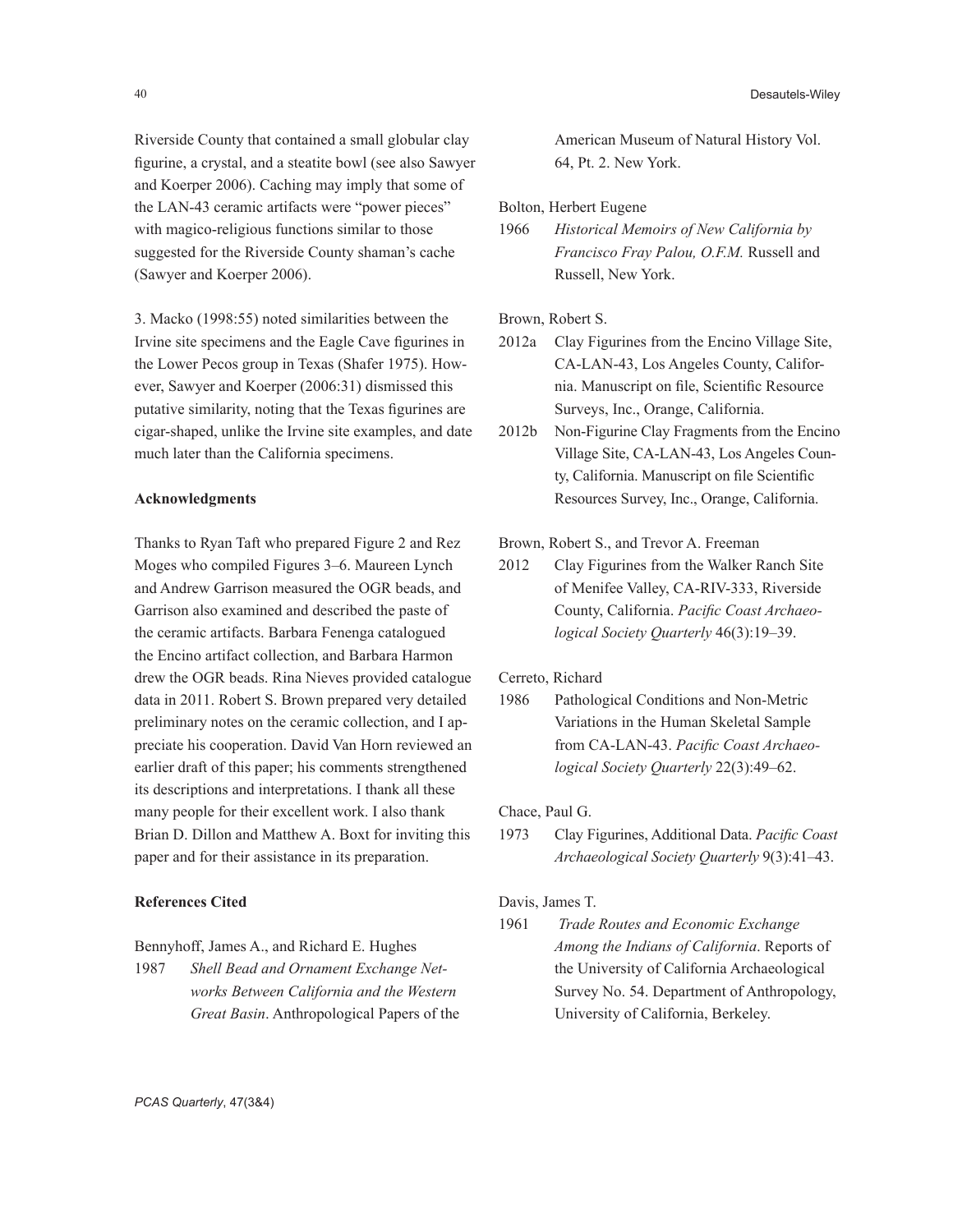#### Dixon, Keith A.

1977 The Mason Valley Clay Figurines: Their Decoration and Problem of Provenience. *Pacific Coast Archaeological Society Quarterly* 13(4):73–86.

#### Drover, Christopher E.

- 1971 Three Fired-Clay Figurines from 4-Ora-64, Orange County, California. *Pacific Coast Archaeological Society Quarterly* 7(4):45–49.
- 1975 Early Ceramics from Southern California. *The Journal of California Anthropology* 2(1):101–107.
- 1978 Prehistoric Ceramic Objects from Catalina Island. *The Journal of California Anthropology* 5(1):78–83.
- 1991 Appendix C: Ceramic Object. In Coyote Canyon Cave, An Inner Coastal Rockshelter Excavation of CA-ORA-236, by Laurie Lee Mitchell. *Pacific Coast Archaeological Society Quarterly* 27(2 and 3):120.
- Drover, Christopher E., Henry C. Koerper, and Paul E. Langenwalter II
- 1983 Early Holocene Human Adaptation on the Southern California Coast: A Summary Report of Investigations at the Irvine Site (CA-ORA-64), Newport Bay, California. *Pacific Coast Archaeological Society Quarterly* 19(3 and 4):1–84.
- Drover, Christopher E., R. Ervin Taylor, Thomas Cairns, and Jonathan E. Ericson
- 1979 Thermoluminescence Determinations of Early Ceramic Materials from Coastal Southern California. *American Antiquity* 44(2):285–295.

Elliott, John E.

1983 Metals from the Encino Roadhouse Excavations. *Pacific Coast Archaeological Society Quarterly* 19(1):67–87.

Elssaser, Albert B.

1963 Two Fired-Clay Figurines from Central California. *American Antiquity* 29(1):118–120.

Fenenga, Franklin

1977 An Early Account of a Fired Clay Anthropomorphic Figurine from Marin County. *The Journal of California Anthropology* 4(2):308–310.

Goerke, Elizabeth B, and Francis A. Davidson

1975 Baked Clay Figurines of Marin County. *Journal of New World Archaeology* 1(2):9–24.

Hedges, Ken

1973 Hakataya Figurines from Southern California. *Pacific Coast Archaeological Society Quarterly* 9(3):1–40.

Heizer, Robert F., and Richard K. Beardsley

1943 Fired Clay Figurines in Central and Northern California. *American Antiquity* 9(2):199–207.

Heizer, Robert F., and David M. Pendergast

1955 Additional Data on Fired Clay Human Figurines from California. *American Antiquity* 21(2):181–185.

Howard, William J., and L. Mark Raab

1993 Olivella Grooved Rectangular Beads as Evidence of an Early-Period Southern Channel Islands Interaction Sphere. *Pacific Coast Archaeological Society Quarterly* 29(3):1–11.

#### King, Thomas F.

1967 Three Clay Figurines from Marin County. *The Masterkey* 41(4):138–141.

Koerper, Henry C., and Ken Hedges

1996 Patayan Anthropomorphic Figurines from an Orange County Site. *Journal of California and Great Basin Anthropology* 18(2):204–220.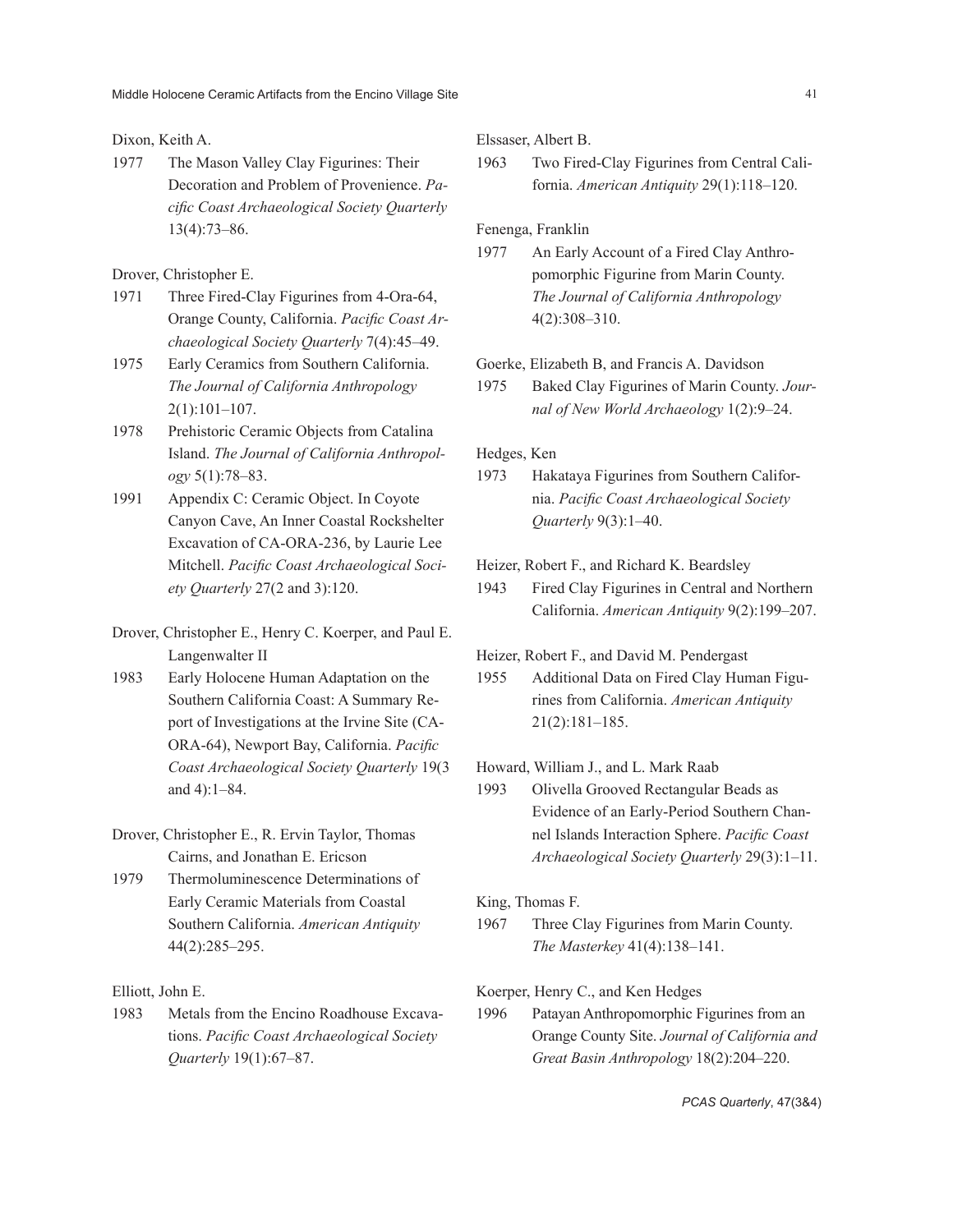42 Desautels-Wiley 2014

# Langenwalter, Paul E., II

1986 Ritual Animal Burials from the Encino Village Site. *Pacific Coast Archaeological Society Quarterly* 22(3):63–97.

# Langenwalter, Rebecca E.

1980 A Possible Shaman's Cache from CA-RIV-102, Hemet, California. *Journal of California and Great Basin Anthropology* 2(2):233–244.

# Macko, Michael E.

1998 *Neolithic Newport Executive Summary: Results of Implementing Mitigation Measures Specified in the Operation Plan and Research Design for the Proposed Newporter North Residential Development at ORA-64*. Report on file, South Central Coastal Information Center, California State University, Fullerton.

## Mallea-Olaetxe, Joxe

2000 *Speaking Through the Aspens: Basque Tree Carvings in California and Nevada*. University of Nevada Press, Reno.

Mason, Roger D.

1986 Summary of Work Carried Out at CA-LAN-43, the Encino Village Site. *Pacific Coast Archaeological Society Quarterly* 22(3):35–48.

McKinney, Aileen, and Lavinia Knight

1973 Baked Clay Figurines from Mason Valley, San Diego County: Bowers Museum Strandt Collection. *Pacific Coast Archaeological Society Quarterly* 9(3):44–47.

Pendergast, David M.

1957 Further Data on Pacific Coast Fired Clay Figurines. *American Antiquity* 23(2):178– 180.

Pendleton, Lorann S. A.

1985 Chapter 17. Material Culture: Artifacts of Shell. In *The Archaeology of Hidden Cave, Nevada*, by David Hurst Thomas, pp. 238– 250. Anthropological Papers of the Museum of Natural History Vol. 61, Pt. 1. New York.

Porcasi, Judith F.

1998 Middle Holocene Ceramic Technology on the Southern California Coast: New Evidence from Little Harbor, Santa Catalina Island. *Journal of California and Great Basin Anthropology* 20(2):270–284.

Raab, L. Mark, and William J. Howard

2002 Modeling Cultural Connections Between the Southern Channel Islands and Western United States: The Middle Holocene Distribution of *Olivella* Grooved Rectangle Beads. In *Proceedings of the Fifth California Islands Symposium,* edited by D. R. Brown, K. L. Mitchell, and H. W. Chaney, pp. 590–597. Santa Barbara Museum of Natural History, Santa Barbara, California.

Sawyer, William A., and Henry C. Koerper

2006 The San Joaquin Hills Venus: A Ceramic Figurine from CA-ORA-1405-B. In *Contributions from Orange County Presented in Remembrance of John Peabody Harrington*, edited by Henry C. Koerper, pp. 13–34. Coyote Press Archives of California Prehistory No. 53. Salinas, California.

Schumacher, Paul

1880 The Methods of Manufacturing Pottery and Baskets Among the Indians of Southern California. *Peabody Museum of American Archaeology and Ethnology Annual Report* 12(2):521–525. Harvard University, Cambridge, Massachusetts.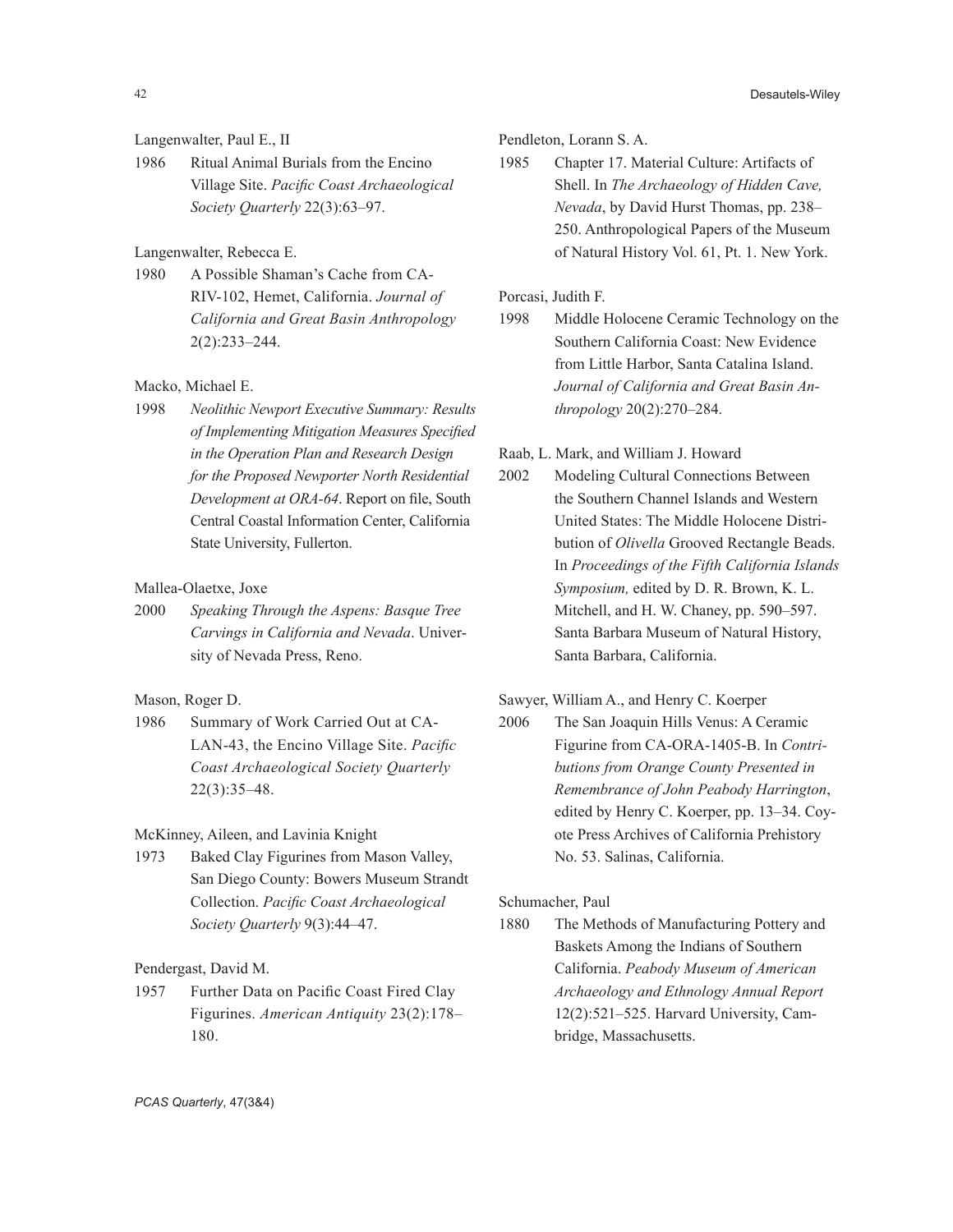#### Shafer, Harry J.

1975 Clay Figurines from the Lower Pecos Region, Texas. *American Antiquity* 40(2):145– 158.

#### Shepard, Anna O.

1957 *Ceramics for the Archaeologist*. Carnegie Institution of Washington Publication 609. Washington, D.C.

### SRS (Scientific Resource Surveys, Inc.)

- 1980a *Historical Report on the Encino Roadhouse—Privy*. Report prepared for the First Financial Group, Encino, California. On file, South Central Coastal Information Center, California State University, Fullerton.
- 1980b *Historical Report on the Encino Roadhouse—Complex*. Report prepared for the First Financial Group, Encino, California. On file, South Central Coastal Information Center, California State University, Fullerton.

Sundberg, Frederick

1985 Geoarchaeology of CA-LAN-43, Encino, California. Manuscript on file, Scientific Resource Surveys, Inc., Orange, California.

Sutton, Mark Q., and Henry C. Koerper

- 2005 The Middle Holocene Western Nexus: An Interaction Sphere between Southern California and the Northwestern Great Basin. *Pacific Coast Archaeological Society Quarterly* 41(2 and 3):1–29.
- Taylor, R.E., Paul J. Ennis, Louis J. Payen, Christine A. Prior, and Peter J. Slota
- 1986 Encino Village (CA-LAN-43) Site Radiocarbon Determinations: Geophysical/ Geo-chemical Considerations. *Pacific Coast Archaeological Society Quarterly* 22(3):35– 48.

True, Delbert L.

1957 Fired Clay Figurines from San Diego County, California. *American Antiquity* 22(3):291–296.

True, Delbert L., and Claude N. Warren

1961 A Clay Figurine from Santa Monica, California. *The Masterkey* 35(4):152–155.

Van Wormer, Stephen R.

1983 Beer, Wine and Sardines with a Dash of Pepper Sauce: An Analysis of the Glass and Tin Cans of the Encino Roadhouse. *Pacific Coast Archaeological Society Quarterly* 19(1):47–66.

Vellanoweth, René L.

- 1995 New Evidence from San Nicholas Island on the Distribution of *Olivella* Grooved Rectangular Beads. *Pacific Coast Archaeological Society Quarterly* 31(4):13–22.
- 2001 AMS Radiocarbon Dating and Shell Bead Chronologies: Middle Holocene Trade and Interaction in Western North America. *Journal of Archaeological Science* 28(9):941– 950.

Wallace, William J.

1962 Los Encinos State Historical Monument: The Archaeological Record. *Journal of the West* 1(2):170–192.

White, Gregory C.

2013 Familiar Artifacts in Artificial Stone: The Baked Clay Tradition of Prehistoric Northern California. *Pacific Coast Archaeological Society Quarterly* 47(1 and 2):29–63.

Whitney-Desautels, Nancy A.

1983 The Encino Roadhouse Complex. *Pacific Coast Archaeological Society Quarterly* 19(1):39–46.